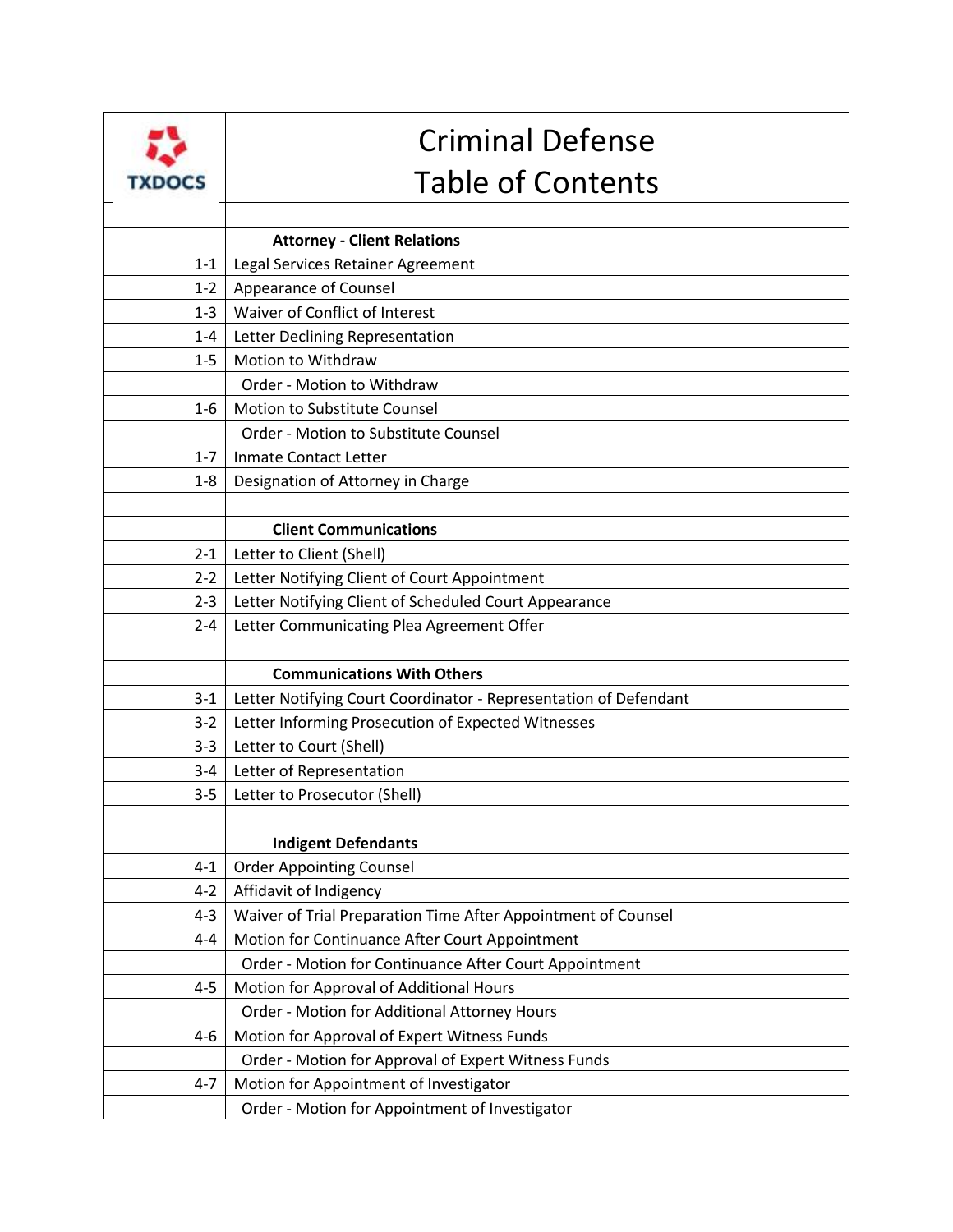| $4 - 8$  | Motion for Recovery of Expert Witness Fees                                       |
|----------|----------------------------------------------------------------------------------|
|          | Order - Motion for Recovery of Expert Witness Fees                               |
| $4 - 9$  | Motion for Authorization to Expend Funds for Investigator                        |
|          | Order - Motion for Authorization to Expend Funds for Investigator                |
| $4 - 10$ | Motion for Recovery of Investigative Expenses                                    |
|          | Order - Motion for Recovery of Investigative Expenses                            |
| $4 - 11$ | Motion for Ex Parte Appointment of Psychiatrist                                  |
|          | Order - Motion for Ex Parte Appointment of Psychiatrist                          |
| $4 - 12$ | Motion to Appoint Handwriting Expert                                             |
|          | Order Granting Motion to Appoint Handwriting Expert                              |
|          |                                                                                  |
|          | <b>Bail and Bond</b>                                                             |
| $5 - 1$  | Motion to Set Bond                                                               |
|          | Order - Motion to Set Bond                                                       |
| $5 - 2$  | Motion to Reduce Bond                                                            |
|          | Order - Motion to Reduce Bond                                                    |
| $5 - 3$  | Motion for Release Without Bond                                                  |
|          | Order - Motion for Release Without Bond                                          |
| $5 - 4$  | Motion to Modify or Delete Bond Condition                                        |
|          | Order - Motion to Modify or Delete Bond Condition                                |
| $5 - 5$  | Motion to Set Aside Denial of Bond                                               |
|          | Order - Motion to Set Aside Denial of Bond                                       |
| $5-6$    | Motion to Set Aside Bond Forfeiture                                              |
|          | Order - Motion to Set Aside Bond Forfeiture                                      |
| $5 - 7$  | Application for Writ of Habeas Corpus and Motion to Set Reasonable Bond          |
|          | Order - Application for Writ of Habeas Corpus                                    |
|          | Order - Motion to Set Reasonable Bond                                            |
| $5 - 8$  | Application for Writ of Habeas Corpus and Motion to Set Bond Under Art. 17.033   |
|          | Order - Application for Writ of Habeas Corpus                                    |
|          | Order - Motion to Set Bond - Article 17.033                                      |
| $5 - 9$  | Application for Writ of Habeas Corpus and Motion to Set Bond Under Art. 17.151   |
|          | Order - Application for Writ of Habeas Corpus                                    |
|          | Order - Motion to Set Bond - Article 17.151                                      |
| $5 - 10$ | Application for Writ of Habeas Corpus - Motion to Strike Unreasonable Conditions |
|          | Order - Application for Writ of Habeas Corpus                                    |
|          | Order - Motion to Strike Unreasonable Conditions                                 |
| $5 - 11$ | Affidavit of Surety Surrendering Principal                                       |
| $5 - 12$ | Application for Writ of Habeas Corpus - Bail Reduction                           |
|          | Order - Application for Writ of Habeas Corpus - Bail Reduction                   |
| $5 - 13$ | Motion to Substitute Cash Bond                                                   |
|          | Order - Motion to Substitute Cash Bond                                           |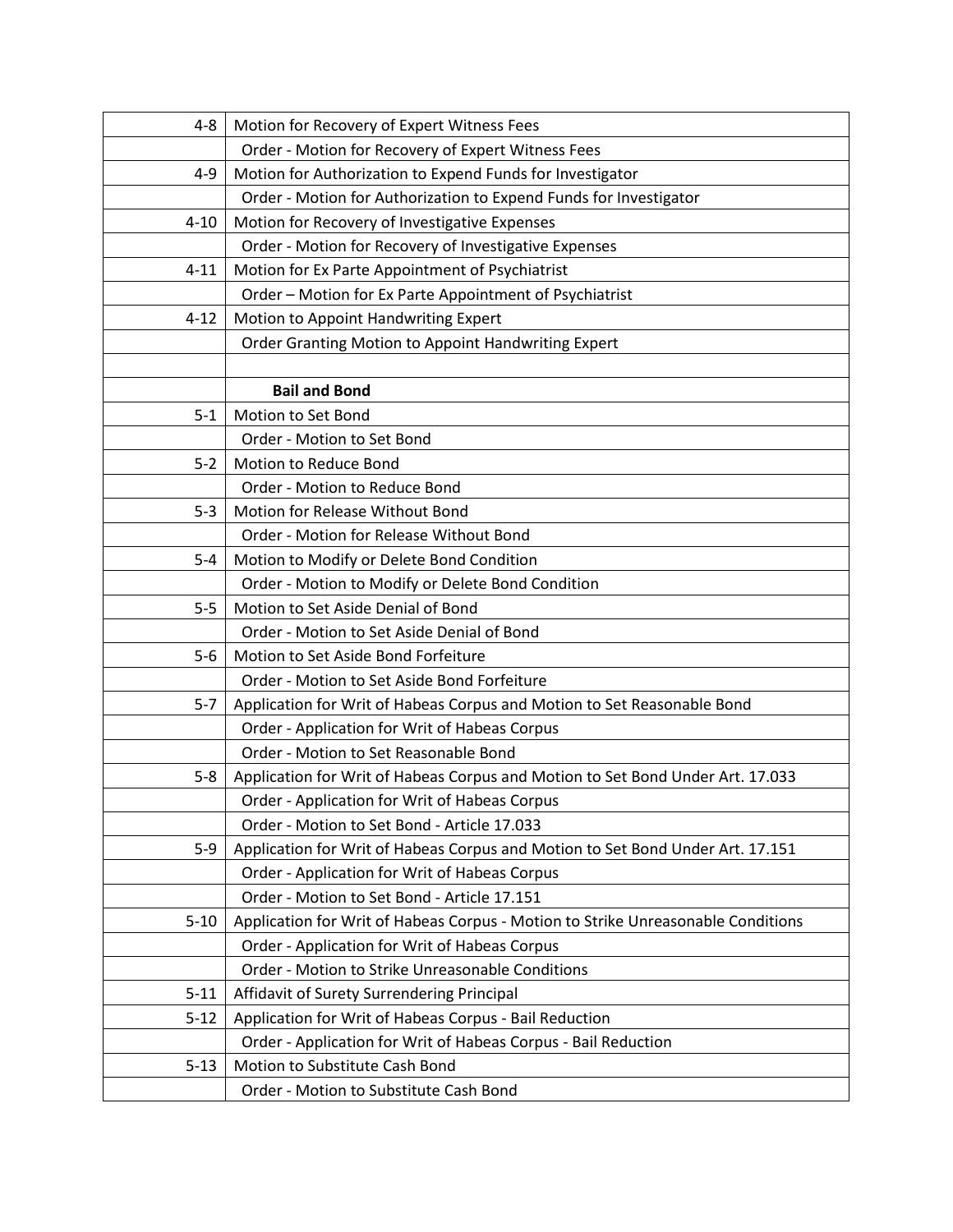| $5 - 14$ | Motion to Set Bond for Misdemeanor Probation                               |
|----------|----------------------------------------------------------------------------|
|          | Order - Motion to Set Bond for Misdemeanor Probation                       |
| $5 - 15$ | Motion to Set Bond for Defendant on Deferred Adjudication                  |
|          | Order - Motion to Set Bond for Defendant on Deferred Adjudication          |
| $5 - 16$ | Motion to Permit Travel While on Bond                                      |
|          | Order - Motion to Permit Travel While on Bond                              |
| $5 - 17$ | Affidavit to Request Cash Bond Refund                                      |
| $5 - 18$ | Affidavit to Withdraw Funds From the Court Registry                        |
| $5 - 20$ | <b>Motion to Reinstate Bond</b>                                            |
|          | Order - Motion to Reinstate Bond                                           |
|          |                                                                            |
|          | <b>Examining Trials</b>                                                    |
| $6 - 1$  | Motion for Examining Trial - Defendant is on Bond                          |
|          | Order - Motion for Examining Trial - Defendant on Bond                     |
| $6 - 2$  | Motion for Examining Trial - Defendant is in Jail                          |
|          | Order - Motion for Examining Trial - Defendant in Jail                     |
| $6 - 3$  | Motion for Examining Trial - Juvenile Court Transfer                       |
|          | Order - Motion for Examining Trial - Juvenile Court Transfer               |
| $6 - 4$  | Application for Writ of Attachment - Examining Trial                       |
|          | Order - Application for Writ of Attachment - Examining Trial               |
| $6-5$    | Order for Witness Bond                                                     |
| 6-6      | <b>Order on Examining Trial</b>                                            |
| $6-7$    | Order Appointing Counsel for Examining Trial                               |
|          |                                                                            |
|          | <b>Indictments / Grand Jury</b>                                            |
| $7 - 1$  | Letter Requesting Grand Jury Appearance                                    |
| $7 - 2$  | Letter Requesting Presentation of Exculpatory Evidence to Grand Jury       |
| $7-6$    | Motion to Quash Indictment                                                 |
|          | Order - Motion to Quash Indictment                                         |
| $7 - 7$  | Motion to Quash Indictment for Lack of Specificity Regarding Deadly Weapon |
|          | Order - Motion to Quash Indictment - Lack of Specificity                   |
| $7 - 8$  | Motion to Require Endorsement of Grand Jury Witness Names on Indictment    |
|          | Order - Motion to Require Endorsement of Grand Jury Witness Names          |
| $7-9$    | Motion to Correct Insufficient Allegations in Indictment                   |
|          | Order - Motion to Correct Insufficient Allegations in Indictment           |
| $7 - 10$ | Motion to Preserve Grand Jury Testimony                                    |
|          | Order - Motion to Preserve Grand Jury Testimony                            |
| $7 - 11$ | Objection to Prosecution's Motion to Amend Indictment                      |
| $7 - 12$ | Motion For Order To Present Exculpatory Evidence to Grand Jury             |
|          | Order - Motion to Present Exculpatory Evidence                             |
| $7 - 13$ | Motion to Set Aside Indictment                                             |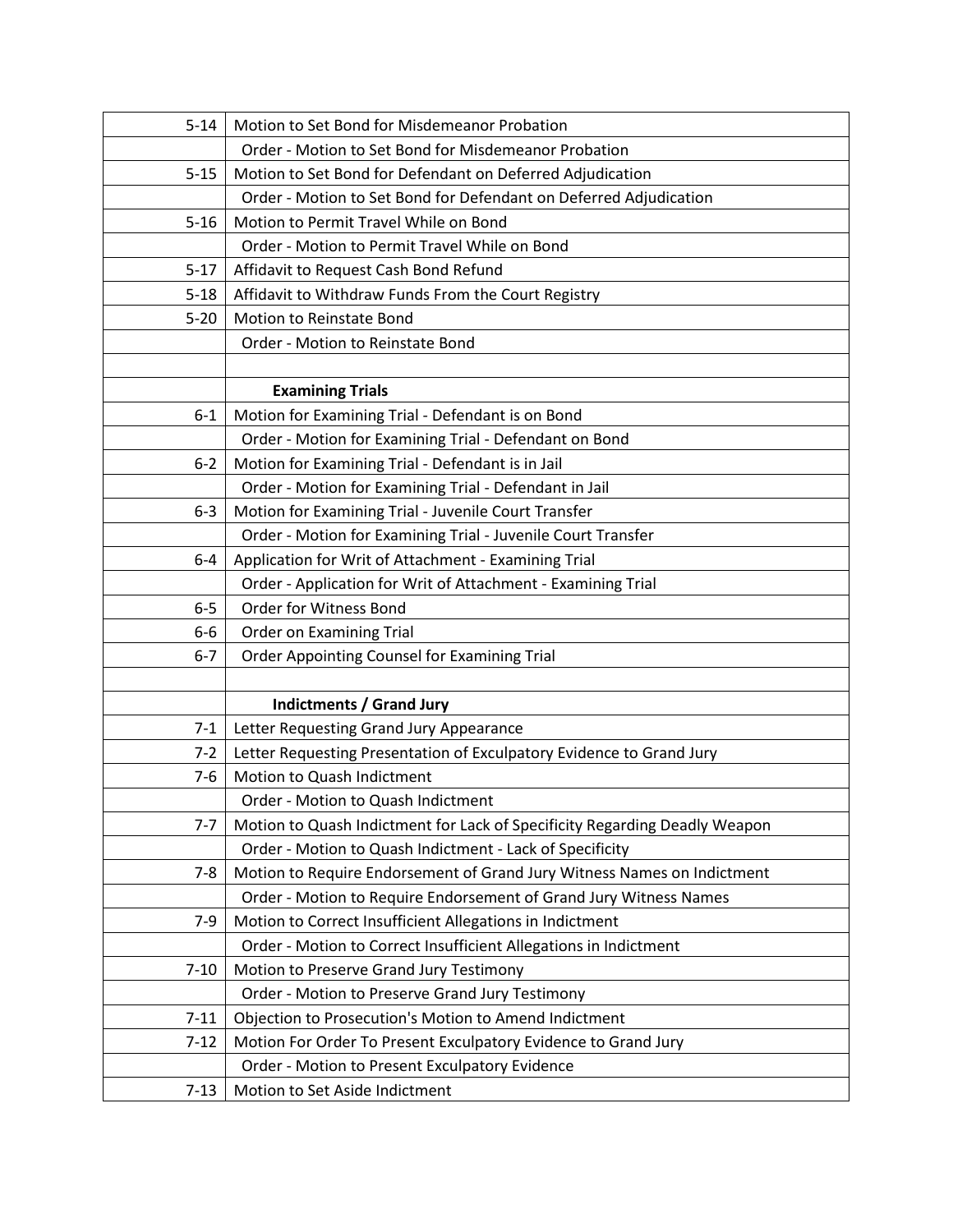|          | Order - Motion to Set Aside Indictment                                          |
|----------|---------------------------------------------------------------------------------|
| $7 - 14$ | Motion for Inspection of Grand Jury Lists                                       |
|          | Order - Motion for Inspection of Grand Jury Lists                               |
| $7 - 15$ | Motion to Set Aside Indictment - Systematic Exclusion of Grand Jurors           |
|          | Order - Motion to Set Aside Indictment (Systematic Exclusion of Grand Juror     |
|          | Order - Petition for Disclosure of Grand Jury Information                       |
|          | Order - Motion for Disclosure of Grand Jury Testimony                           |
|          |                                                                                 |
|          | <b>Double Jeopardy and Limitations</b>                                          |
| $8 - 1$  | Application for Writ of Habeas Corpus - Dismiss Under Statute of Limitations    |
|          | Order - Application for Writ of Habeas Corpus                                   |
|          | Order - Motion to Dismiss (Statute of Limitations)                              |
| $8 - 2$  | Application for Writ of Habeas Corpus - Double Jeopardy and Collateral Estoppel |
|          | Order - Application for Writ of Habeas Corpus                                   |
|          | Order - Motion to Dismiss (Double Jeopardy and Collateral Estoppel)             |
| $8 - 3$  | Application for Writ of Habeas Corpus Based on Improper Mistrial                |
|          | Order - Application for Writ of Habeas Corpus                                   |
|          | Order - Motion to Dismiss (Improper Mistrial)                                   |
| 8-4      | Application for Writ of Habeas Corpus Based on Prior Acquittal                  |
|          | Order - Application for Writ of Habeas Corpus                                   |
|          | Order - Motion to Dismiss (Prior Acquittal)                                     |
| $8 - 5$  | Application for Writ of Habeas Corpus Based on Prior Conviction                 |
|          | Order - Application for Writ of Habeas Corpus                                   |
|          | Order - Motion to Dismiss (Prior Conviction)                                    |
|          | Order - Motion to Dismiss After Double Jeopardy Hearing (Prior Conviction)      |
| $8 - 6$  | Special Plea in Bar Double Jeopardy and Collateral Estoppel                     |
|          | Order - Special Plea - Collateral Estoppel                                      |
| $8 - 7$  | Special Plea in Bar Double Jeopardy Based on Improper Mistrial                  |
|          | Order - Special Plea - Double Jeopardy (Improper Mistrial)                      |
| $8 - 8$  | Special Plea in Bar Double Jeopardy Based on Prior Acquittal                    |
|          | Order - Special Plea - Double Jeopardy (Prior Acquittal)                        |
| $8 - 9$  | Special Plea in Bar Double Jeopardy Based on Prior Conviction                   |
|          | Order - Special Plea - Double Jeopardy (Prior Conviction)                       |
|          |                                                                                 |
|          | <b>Motions - Pre-Trial</b>                                                      |
| $9 - 1$  | Motion for Pre-Trial Hearing                                                    |
|          | Order - Motion for Pre-Trial Hearing                                            |
| $9 - 2$  | <b>Motion for Speedy Trial</b>                                                  |
|          | Order - Motion for Speedy Trial                                                 |
| $9 - 3$  | Motion to Reduce Felony Punishment to Misdemeanor Punishment                    |
|          | Order - Motion to Reduce Felony Punishment to Misdemeanor Punishment            |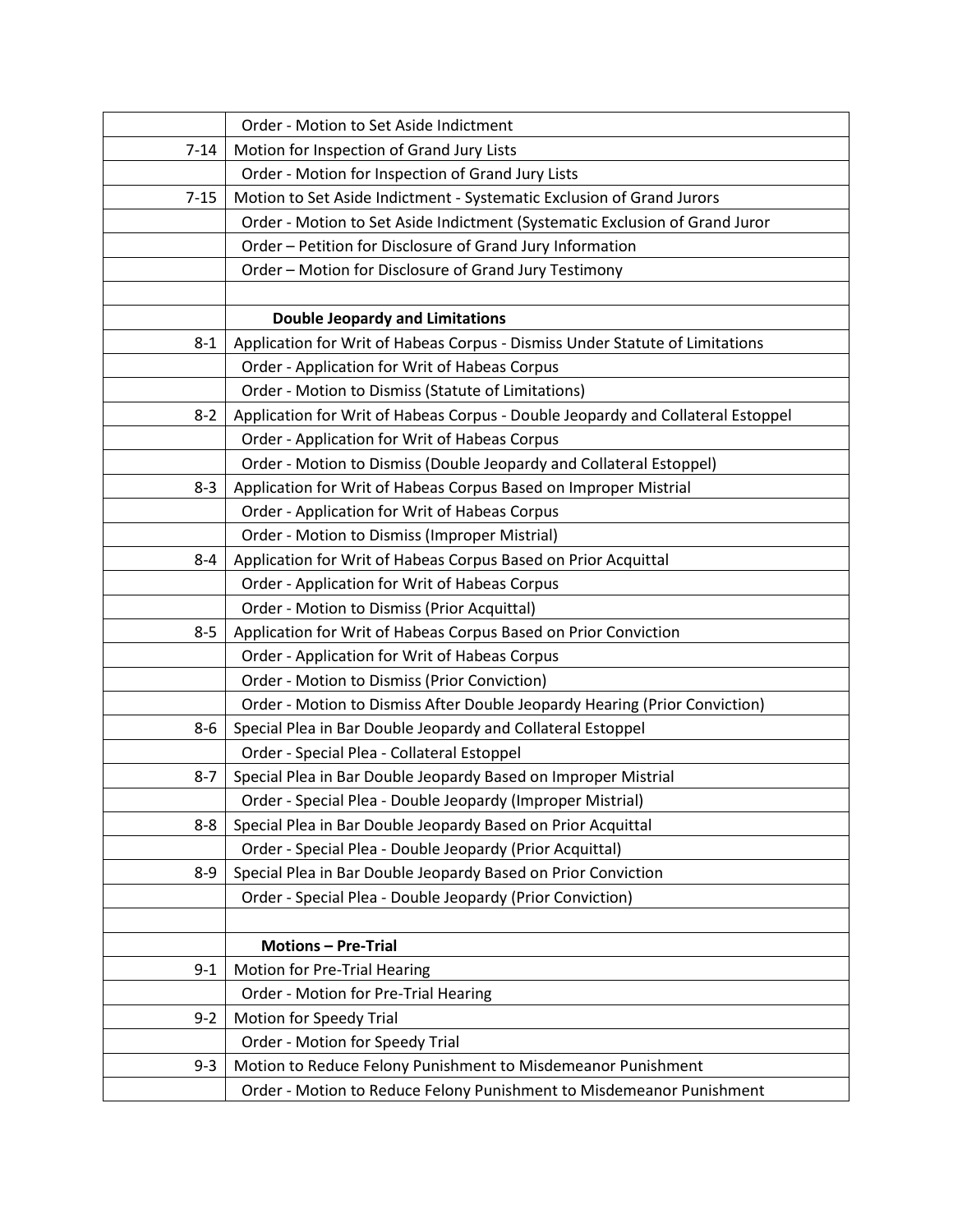| 9-4      | Motion for Dismissal Under Statute of Limitations                           |
|----------|-----------------------------------------------------------------------------|
|          | Order - Motion to Dismiss - Limitations                                     |
| $9 - 5$  | Motion to Dismiss for Denial of Speedy Indictment                           |
|          | Order - Motion to Dismiss - Denial of Speedy Indictment                     |
| $9 - 6$  | Motion to Dismiss for Denial of Speedy Trial                                |
|          | Order - Motion to Dismiss - Denial of Speedy Trial                          |
| $9 - 7$  | Motion to Dismiss for Entrapment                                            |
|          | Order - Motion to Dismiss - Entrapment                                      |
| $9 - 8$  | Motion to Dismiss Due to Destruction of Material Evidence                   |
|          | Order - Motion to Dismiss - Destruction of Evidence                         |
| $9 - 9$  | Motion to Dismiss for 5th and 6th Amendment Violation                       |
|          | Order - Motion to Dismiss - 5th and 6th Amendment Violation                 |
| $9 - 10$ | Motion to Dismiss Due to Delay Under Interstate Agreement on Detainers      |
|          | Order - Motion to Dismiss - Delay Under Interstate Agreement on Detainers   |
| $9 - 11$ | Motion to Dismiss for Violation of Right to Private Conference With Counsel |
|          | Order - Motion to Dismiss - Private Conference Violation                    |
| $9 - 12$ | Motion in Bar of Prosecution - No Jurisdiction Over Juvenile                |
|          | Order - Motion in Bar of Prosecution - No Jurisdiction Over Juvenile        |
| $9 - 13$ | Motion to Reduce Defendant's Oral Statements to Writing                     |
|          | Order - Motion to Reduce Defendants Oral Statements to Writing              |
| $9 - 14$ | Motion for Continuance Because of Non-Disclosure of Discovery               |
|          | Order - Motion for Continuance Because of Non-Disclosure of Discovery       |
| $9 - 15$ | Motion to Appear in Personal Clothes Without Restraints                     |
|          | Order - Motion to Appear in Personal Clothes Without Restraints             |
| $9 - 16$ | Motion for Interpreter                                                      |
|          | Order - Motion for Interpreter                                              |
| $9 - 17$ | Motion to Record Interpreter                                                |
|          | Order - Motion to Record Interpreter                                        |
| $9 - 18$ | Motion for Polygraph Examination                                            |
|          | Order - Motion for Polygraph Examination                                    |
| $9 - 19$ | Motion to Admit Polygraph Results                                           |
|          | Order - Motion to Admit Polygraph Results                                   |
| $9 - 20$ | Motion to Invoke Privilege Outside of Jury Presence                         |
|          | Order - Motion to Invoke Privilege Outside of Jury Presence                 |
| $9 - 21$ | Motion to Limit Cross-Examination at Pre-Trial Hearing                      |
|          | Order - Motion to Limit Cross-Examination at Pre-Trial Hearing              |
| $9 - 22$ | Motion to Allow Additional Pre-Trial Motions                                |
|          | Order - Motion to Allow Additional Pre-Trial Motions                        |
| $9 - 23$ | Motion for Order Protecting Defendant from Law Enforcement Contact          |
|          | Order - Motion for Order Prohibiting Law Enforcement Contact                |
| $9 - 24$ | Motion for Change of Venue                                                  |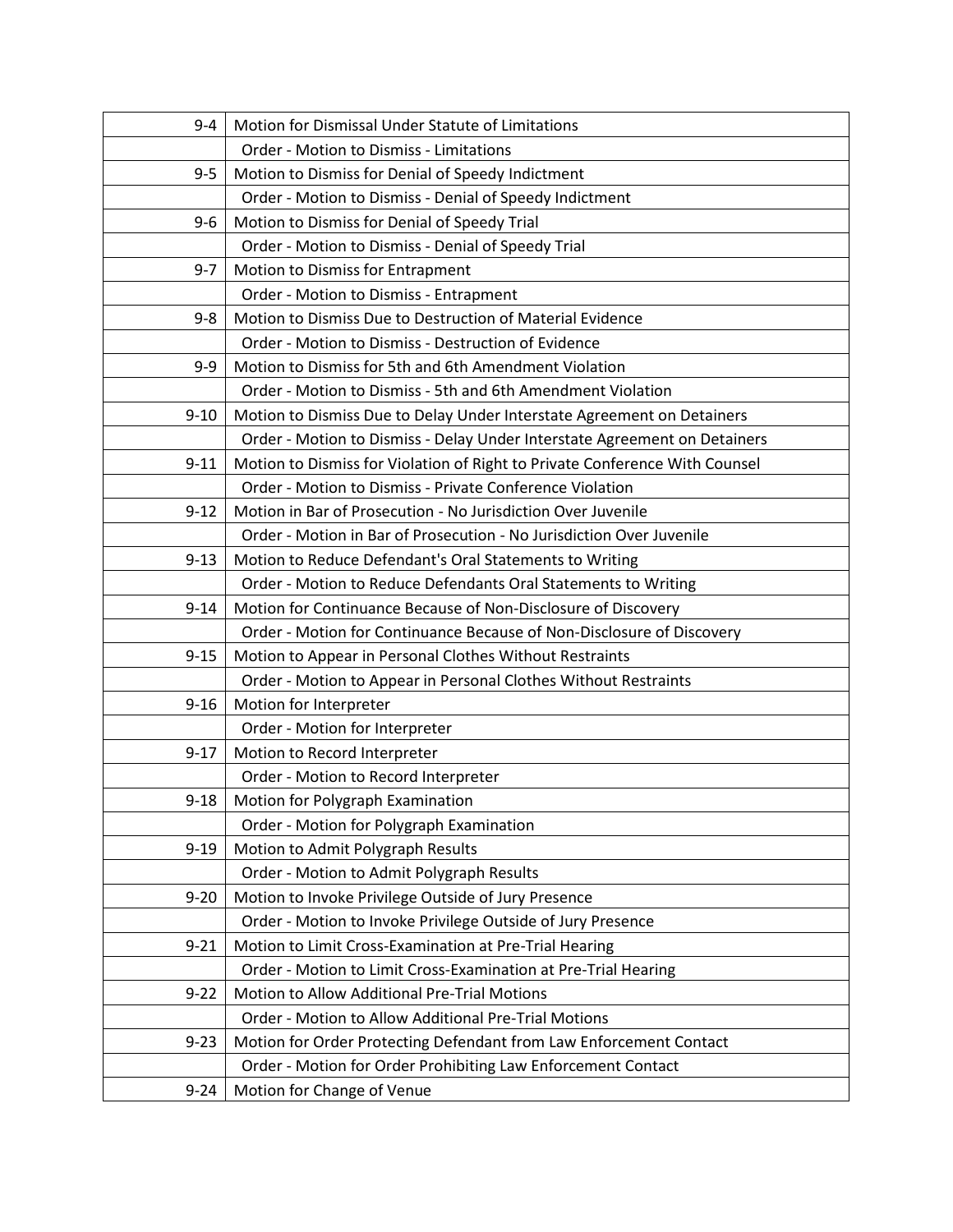|          | Order - Motion for Change of Venue                                             |
|----------|--------------------------------------------------------------------------------|
| $9 - 25$ | Motion for Change of Venue to Plead                                            |
|          | Order - Motion for Change of Venue to Plead                                    |
| $9 - 26$ | Motion for Disposition Under Interstate Agreement on Detainers                 |
|          | Order - Motion for Disposition Under Interstate Agreement on Detainers         |
| $9 - 27$ | Motion for Severance of Cases                                                  |
|          | Order - Motion for Severance of Cases                                          |
| $9 - 28$ | Motion to Allow Testimony Free of Impeachment by Prior Convictions             |
|          | Order - Motion to Allow Testimony Free of Impeachment by Prior Convictions     |
| $9 - 29$ | Motion to Allow Testimony Free of Impeachment by Convictions Over 10 Years Old |
|          | Order - Motion to Allow Testimony Free of Impeach - Conviction OVER 10 Years   |
| $9 - 30$ | Motion to Allow Impeachment of Witnesses With Pending Charges                  |
|          | Order - Motion to Allow Impeachment of Witness With Pending Charges            |
| $9 - 31$ | Motion to Read Deposition                                                      |
|          | Order - Motion to Read Deposition                                              |
| $9 - 32$ | Motion to Present Video Deposition                                             |
|          | Order - Motion to Present Video Deposition                                     |
| $9 - 33$ | Motion for Disqualification of Trial Judge                                     |
|          | Order - Motion for Disqualification of Trial Judge                             |
| $9 - 34$ | Motion for Recusal of Trial Judge                                              |
|          | Order - Motion for Recusal of Trial Judge                                      |
| $9 - 35$ | Motion to Transfer Due to Lack of Jurisdiction                                 |
|          | <b>Order Granting Motion to Transfer</b>                                       |
| $9 - 36$ | Motion to Sever Counts                                                         |
|          | Order - Motion to Sever Counts.rtf                                             |
| $9 - 37$ | <b>Motion to Sever Defendants</b>                                              |
|          | Order - Motion to Sever Defendants                                             |
| $9 - 38$ | Motion to Set Aside the Information - Unlawful Appropriation                   |
|          | Order - Motion to Set Aside the Information                                    |
| $9 - 39$ | Motion to Waive Attendance at Hearing                                          |
|          | Order Granting Motion to Waive Attendance at Hearings                          |
| $9 - 40$ | Motion for Hearing on Entrapment                                               |
|          | Order - Motion for Hearing on Entrapment                                       |
| $9 - 41$ | Motion to Modify Protective Order                                              |
|          | Order - Motion to Modify Protective Order                                      |
| $9 - 42$ | Plea of Not Guilty (Class C Misdemeanor)                                       |
| $9 - 43$ | Plea of Guilty or Nolo Contendere (Class C Misdemeanor)                        |
| $9 - 44$ | Objection to Consolidation and Joinder and Motion to Severance                 |
|          | Order - Objection to Consolidation and Motion for Severance                    |
|          |                                                                                |
|          | <b>Discovery</b>                                                               |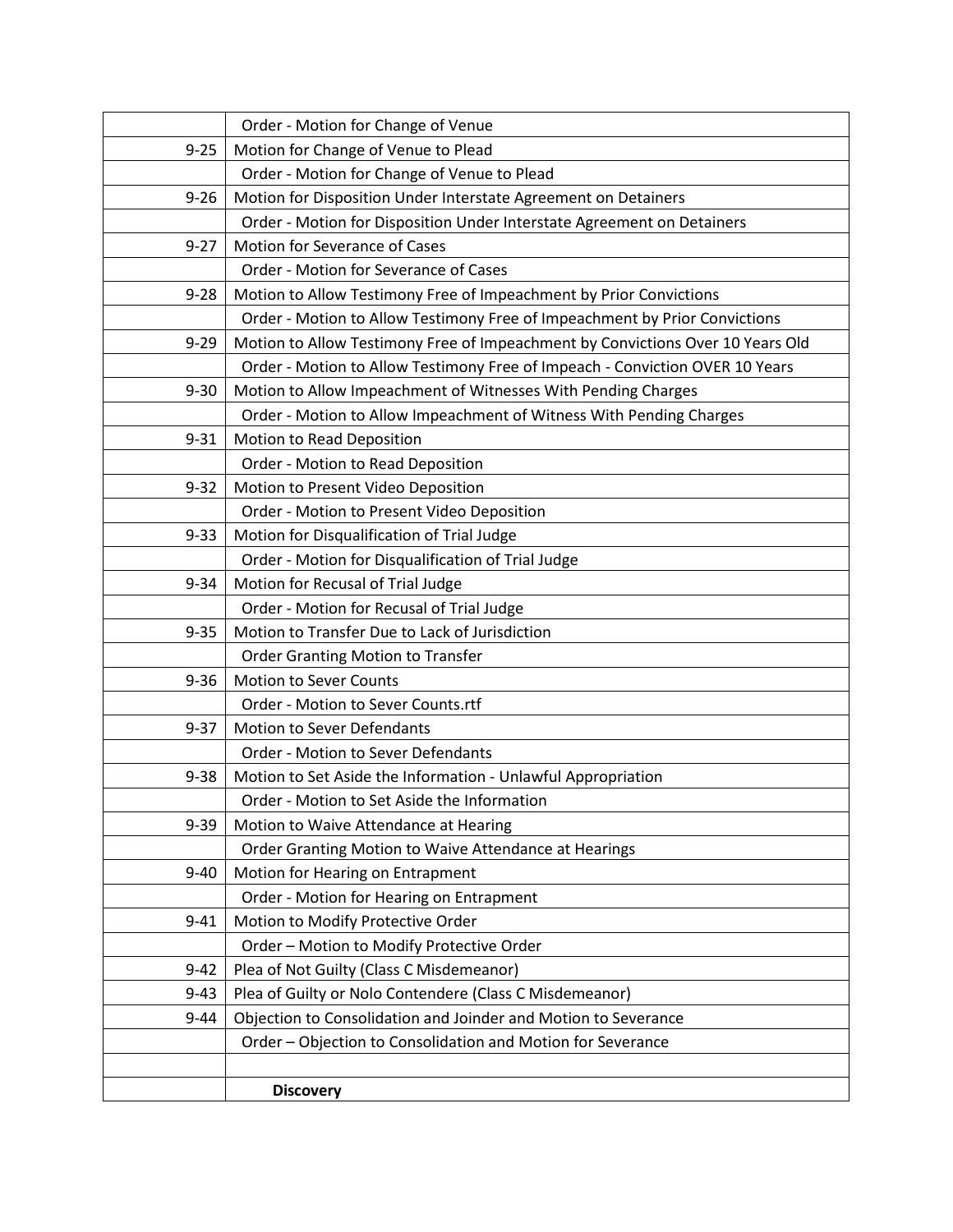| $10-1$    | Comprehensive Request for Notice of Intention to Introduce Evidence  |
|-----------|----------------------------------------------------------------------|
|           | Order - Comprehensive Request for Notice                             |
| $10-2$    | <b>Comprehensive Motion for Discovery</b>                            |
|           | Order - Comprehensive Motion for Discovery                           |
| $10-3$    | Motion for Discovery - Shell                                         |
|           | Order - Motion for Discovery - Shell                                 |
| $10 - 4$  | Motion Requesting a List of Physical Evidence                        |
|           | Order - Motion Requesting a List of Physical Evidence                |
| $10-5$    | Motion Requesting a List of Persons Contacted or Interviewed         |
|           | Order - Motion Requesting a List of Persons Contacted or Interviewed |
| $10-6$    | Motion for Discovery - Canine Search                                 |
|           | Order - Motion for Discovery - Canine Search                         |
| $10-7$    | Motion for Discovery - Evidence of Mental Capacity                   |
|           | Order - Motion for Discovery - Evidence of Mental Capacity           |
| $10-8$    | Motion for Discovery - Criminal Records of Defendant                 |
|           | Order - Motion for Discovery - Criminal Records of Defendant         |
| $10-9$    | Motion for Discovery - Jail Records of Defendant                     |
|           | Order - Motion for Discovery - Jail Records of Defendant             |
| $10 - 10$ | Motion for Discovery - Criminal History of State's Witnesses         |
|           | Order - Motion for Discovery - Criminal History of State's Witnesses |
| $10 - 11$ | Motion for Discovery - Crime Stoppers Information                    |
|           | Order - Motion for Discovery - Crime Stoppers Information            |
| $10 - 12$ | Motion for Discovery - Grants of Immunity                            |
|           | Order - Motion for Discovery - Grants of Immunity                    |
| $10 - 13$ | Motion for Discovery - Inducements for Testimony                     |
|           | Order - Motion for Discovery - Inducements for Testimony             |
| $10 - 14$ | Motion for Discovery - Police Personal Notes                         |
|           | Order - Motion for Discovery - Police Personal Notes                 |
| $10 - 15$ | Motion for Discovery - Police Recordings of Communications           |
|           | Order - Motion for Discovery - Police Recordings of Communications   |
| $10 - 16$ | Motion for Discovery - Punishment Evidence                           |
|           | Order - Motion for Discovery - Punishment Evidence                   |
| $10-17$   | Motion for Discovery - Transcript of Previous Trial                  |
|           | Order - Motion for Discovery - Transcript of Previous Trial          |
| $10 - 18$ | Motion for Discovery - Transcript of Co-Defendant's Trial            |
|           | Order - Motion for Discovery - Transcript of Co-Defendant's Trial    |
| 10-19     | Motion for Discovery - Victim Impact Statements                      |
|           | Order - Motion for Discovery - Victim Impact Statements              |
| 10-20     | Motion for Discovery - Witness Statements                            |
|           | Order - Motion for Discovery - Witness Statements                    |
| $10 - 21$ | Motion for Discovery - Search and Arrest Warrants                    |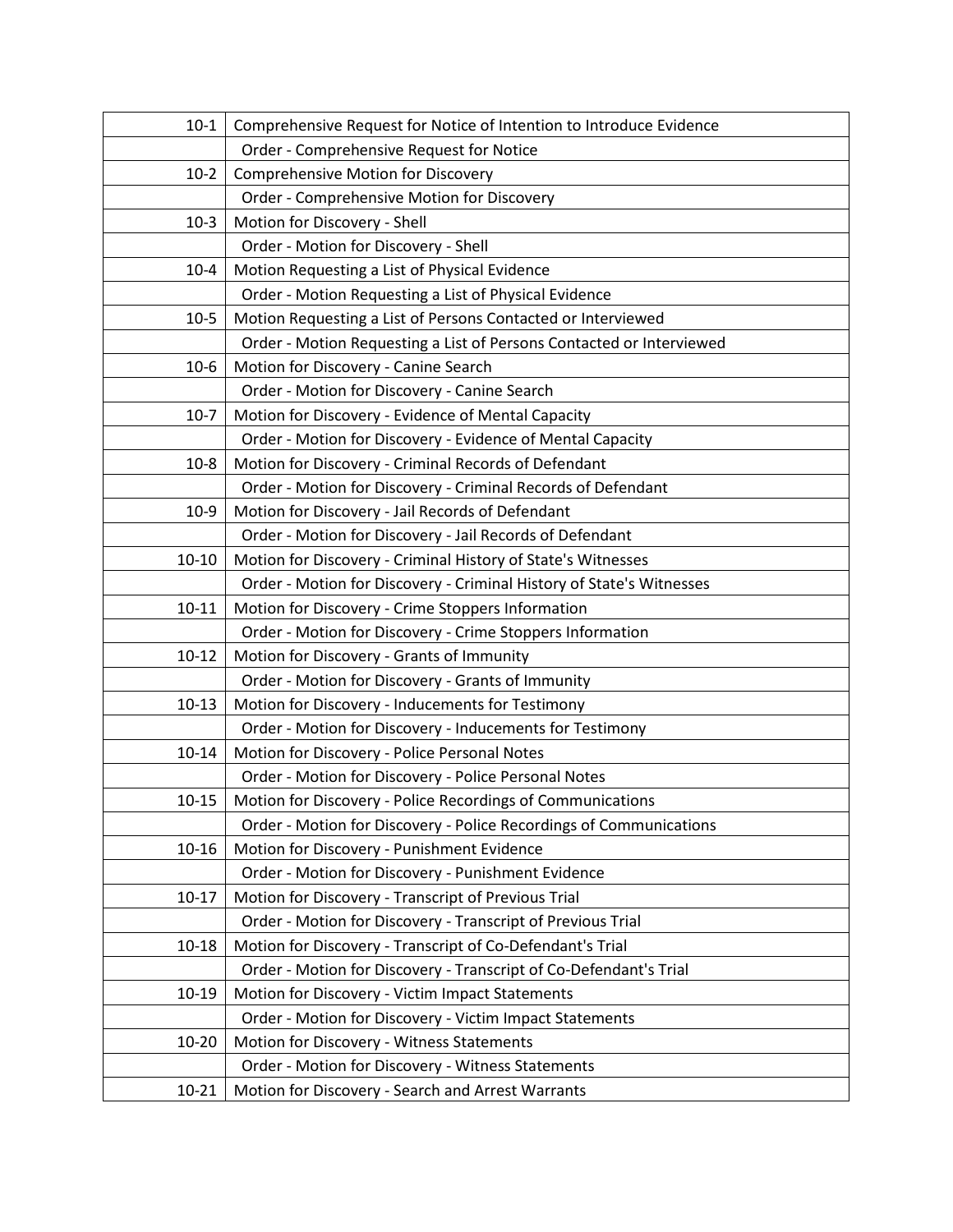|           | Order - Motion for Discovery - Search and Arrest Warrants              |
|-----------|------------------------------------------------------------------------|
| $10 - 22$ | Motion for Disclosure of Exculpatory and Mitigating Evidence (Brady)   |
|           | Order - Motion for Disclosure of Exculpatory and Mitigating Evidence   |
| $10 - 23$ | Motion for Permission to Disclose Discovery to a Third Party           |
|           | Order - Motion for Permission to Disclose Discovery to a Third Party   |
| $10 - 24$ | Motion for Duplicates of Photographs                                   |
|           | Order - Motion for Duplicates of Photographs                           |
| $10 - 25$ | Motion for Duplicate of Audio Video Recordings                         |
|           | Order - Motion for Duplicate of Audio Video Recordings                 |
| 10-26     | Motion for Duplicates of Artistic or Photographic Likenesses           |
|           | Order - Motion for Duplicates of Artistic or Photographic Likenesses   |
| $10 - 27$ | Motion to Produce Documents Made or Signed by Defendant                |
|           | Order - Motion to Produce Documents Made or Signed by Defendant        |
| 10-28     | Motion for Independent DNA Testing                                     |
|           | Order - Motion for Independent DNA Testing                             |
| 10-29     | Motion for Independent Testing of Evidence                             |
|           | Order - Motion for Independent Testing                                 |
| 10-30     | Motion for Hearing on State's Withholdings and Redactions              |
|           | Order - Motion for Hearing on States Withholding and Redactions        |
| 10-31     | Motion to Reveal Identity of Informer (Guilt or Innocence)             |
|           | Order - Motion to Reveal Identity of Informer (Guilt or Innocence)     |
| 10-32     | Motion to Reveal Identity of Informer (Legality of Evidence)           |
|           | Order - Motion to Reveal Identity of Informer (Legality of Evidence)   |
| 10-33     | Motion for Leave to Proceed Ex Parte and in Camera                     |
|           | Order - Motion for Leave Ex Parte and in Camera Generic                |
| 10-34     | Motion for Production of Grand Jury Transcript                         |
|           | Order - Motion for Production of Grand Jury Transcript                 |
| 10-35     | Motion for Discovery - Rule 404(a)(2)                                  |
|           | Order - Motion for Discovery Rule 404(a)(2)                            |
| 10-36     | Motion to Inspect Prosecution Files of Deceased (Murder)               |
|           | Order - Motion to Inspect Prosecution Files of the Deceased (Murder)   |
| 10-37     | Motion for Discovery and Other Relief                                  |
|           | Order - Motion for Discovery and Other Relief                          |
| 10-38     | Motion for Production of True Name of Psuedonymonous Complaint         |
|           | Order - Motion for Production of True Name of Psuedonymonous Complaint |
| 10-39     | Motion for Production of Officer's Personnel Records                   |
|           | Order - Motion for Production of Officer's Personnel Records           |
| 10-40     | Motion for Production of Copies of Firearms Trace Summary              |
|           | Order - Motion for Production of Copies of Firearm Trace Summary       |
| $10 - 41$ | Motion for Production of Insurance Investigation Reports               |
|           | Order - Motion for Production of Insurance Investigation Reports       |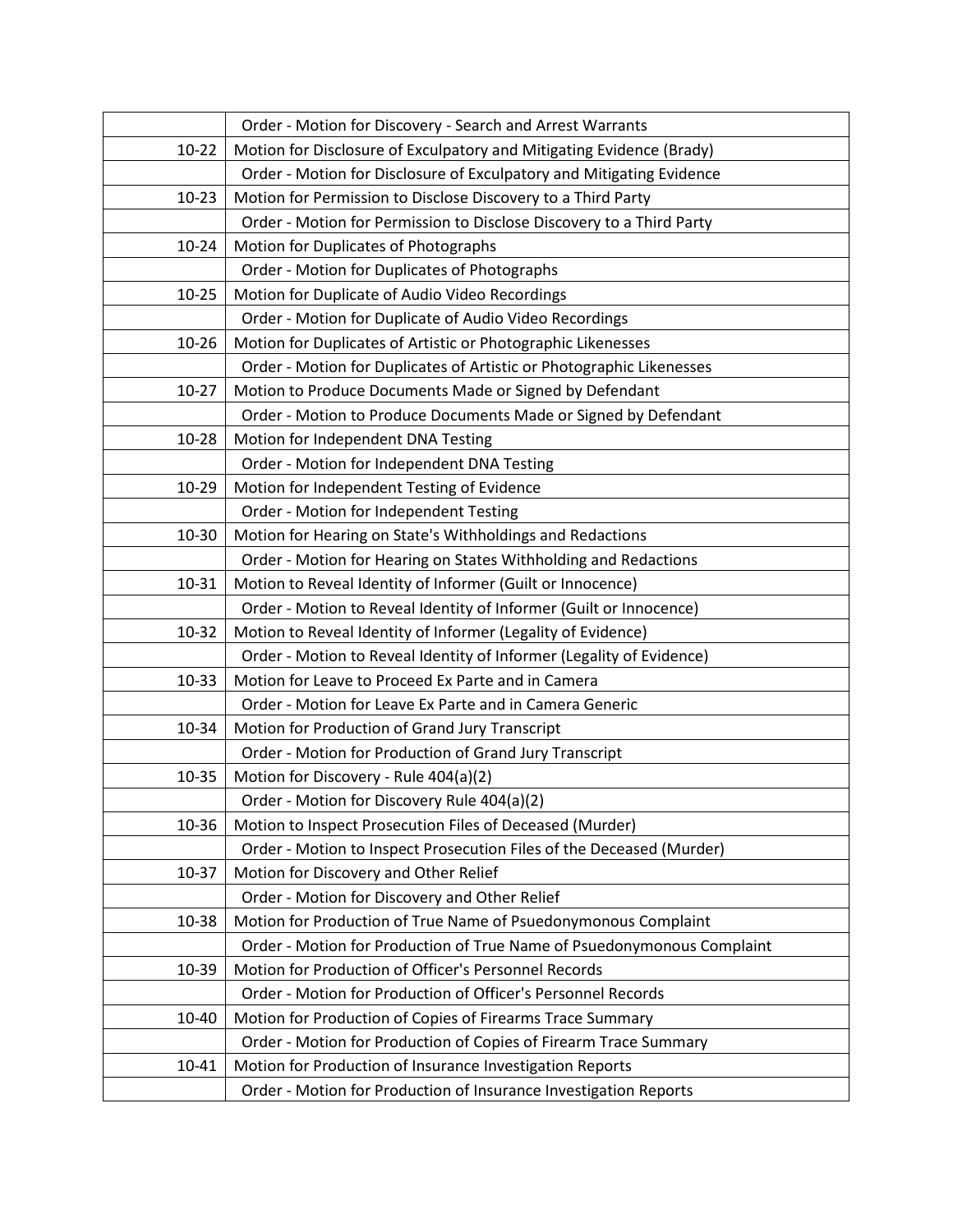| 10-42     | Motion for Production of Officer's Field Sobriety Training Manuals           |
|-----------|------------------------------------------------------------------------------|
|           | Order - Motion for Production of Officer's Field Sobriety Training Manuals   |
| $10 - 43$ | Motion for Discovery and Inspection of Alleged Marijuana Evidence            |
|           | Order - Motion for Discovery and Inspection of Alleged Marijuana Evidence    |
| 10-44     | Motion for Discovery and Preservation of Recorded Incoming Communications    |
|           | Order - Motion for Discovery and Preservation of Recorded Incoming           |
|           | Communications                                                               |
| 10-45     | Motion For Production of Materials for Defense to Reconstruct the Accident   |
|           | Order - Motion for Production of Materials to Reconstruct the Accident       |
| 10-46     | Motion for Discovery and Other Relief - DWI                                  |
|           | Order - Motion for Discovery and Other Relief - DWI                          |
| 10-47     | Request for Discovery Under 39.14a                                           |
| 10-48     | Motion for Discovery of Records Considered Confidential - CPS                |
|           | Order - Motion for Discovery of Records Considered Confidential - CPS        |
| 10-49     | Motion for Production of 38.22 Recordings of Defendant                       |
|           | Order - Motion for Production of 38.22 Recordings of Defendant               |
| 10-50     | Motion for Independent Fingerprint Analysis                                  |
|           | Order - Motion for Independent Fingerprint Analysis                          |
| 10-51     | Motion for Access to Alleged Crime Scene                                     |
|           | Order - Motion for Access to Alleged Crime Scene                             |
|           |                                                                              |
|           |                                                                              |
|           | <b>Evidence</b>                                                              |
| $11 - 1$  | Notice of Intent to Introduce Business Records Through Affidavit             |
| $11-2$    | Affidavit Authenticating Business Records                                    |
| $11-3$    | Notice of Intent to Use Certificate of Analysis                              |
| $11 - 4$  | <b>Certificate of Analysis</b>                                               |
| $11 - 5$  | Objection to Use of Certificate of Analysis                                  |
|           | Order - Objection to Use of Certificate of Analysis                          |
| $11 - 6$  | Notice of Intent to Use Chain of Custody Affidavit                           |
| $11 - 7$  | Chain of Custody Affidavit                                                   |
| $11 - 8$  | Objection to Use of Chain of Custody Affidavit                               |
|           | Order - Objection to Use of Chain of Custody Affidavit                       |
| $11-9$    | Motion for Access to Physical Evidence                                       |
|           | Order - Motion for Access to Physical Evidence                               |
| $11 - 10$ | Motion for DNA Database Comparison                                           |
|           | Order - Motion for DNA Database Comparison                                   |
| $11 - 11$ | Motion for Hearing on Admissibility of Outcry Statement Under Article 38.072 |
|           | Order - Motion for Hearing on Admissibility of Outcry Statement              |
| $11 - 12$ | Motion for Inmate to Testify by Video Teleconferencing System                |
|           | Order - Motion for Inmate to Testify by Video                                |
| $11 - 13$ | <b>Stipulation of Evidence</b>                                               |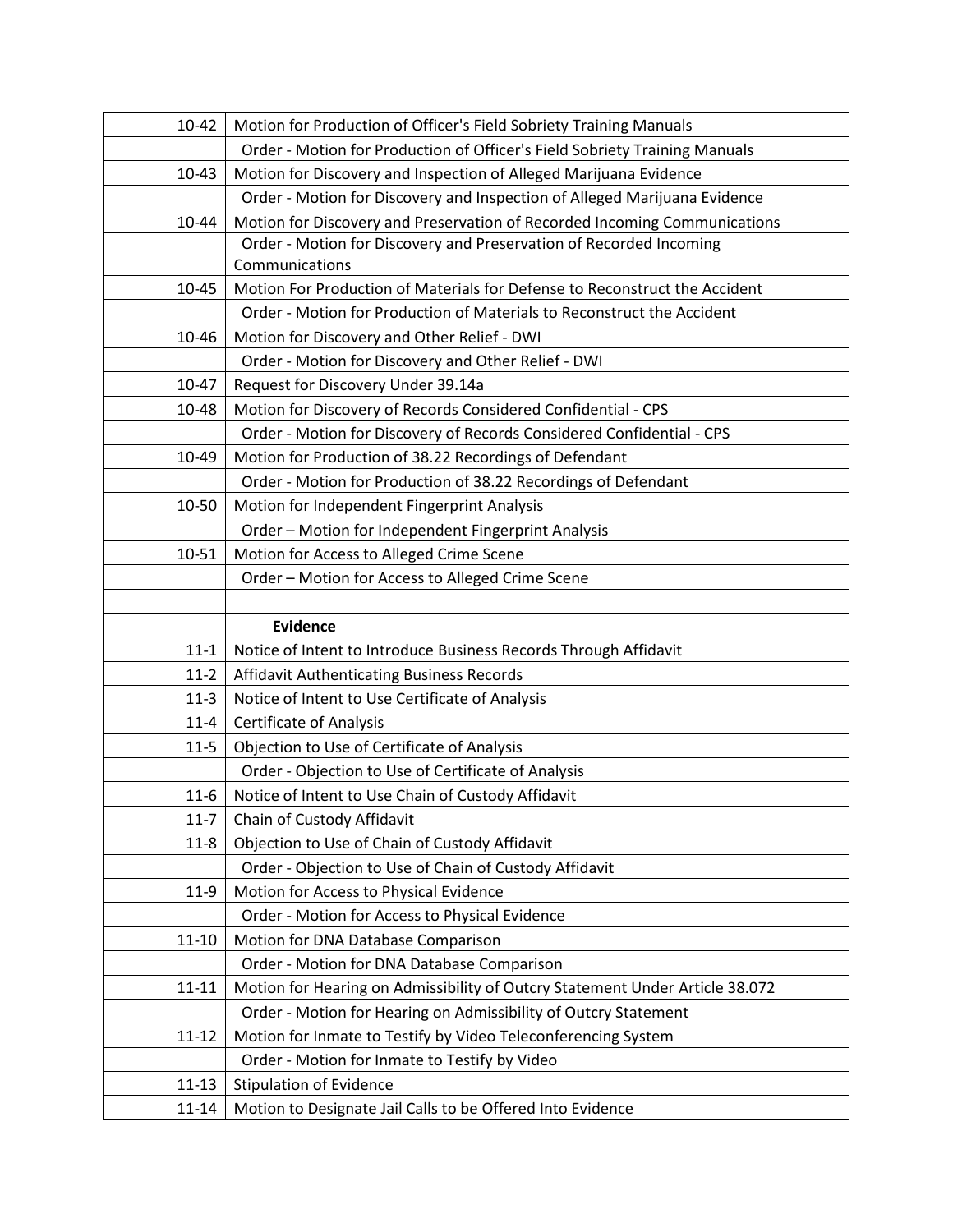|           | Order - Motion to Designate Jail Calls to be Offered Into Evidence               |
|-----------|----------------------------------------------------------------------------------|
|           |                                                                                  |
|           | <b>Excluding Evidence</b>                                                        |
| $12 - 1$  | Motion in Limine (General)                                                       |
|           | Order - Motion in Limine (General)                                               |
| $12 - 2$  | Motion in Limine                                                                 |
|           | Order - Motion in Limine                                                         |
| $12-3$    | Motion to Suppress Statements and Evidence From Warrantless Arrest and Search    |
|           | Order - Motion to Suppress Evidence From Warrantless Arrest and Search           |
| $12 - 4$  | Motion to Suppress Statements Resulting From Warrantless Arrest                  |
|           | Order - Motion to Suppress Statements Resulting From Warrantless Arrest          |
| $12 - 5$  | Motion to Suppress Evidence From Warrantless Search                              |
|           | Order - Motion to Suppress Evidence From Warrantless Search                      |
| $12 - 6$  | Motion to Suppress Because of False Statements in the Arrest Warrant Affidavit   |
|           | Order - Motion to Suppress - Arrest Affidavit Contains False Statements          |
| $12 - 7$  | Motion to Suppress Because Search Warrant Affidavit Contains False Statements    |
|           | Order - Motion to Suppress - Search Affidavit Contains False Statements          |
| $12 - 8$  | Motion to Suppress Evidence Obtained Through Illegally Intercepted Communication |
|           | Order - Motion to Suppress - Intercepted Communications                          |
| $12-9$    | Motion to Suppress Forensic Analysis of Evidence                                 |
|           | Order - Motion to Suppress - Evidence of Forensic Analysis                       |
| 12-10     | Motion to Suppress Because of Invalid Arrest Warrant                             |
|           | Order - Motion to Suppress - Invalid Arrest Warrant                              |
| $12 - 11$ | Motion to Suppress Because of Invalid Search Warrant                             |
|           | Order - Motion to Suppress - Invalid Search Warrant                              |
| $12 - 12$ | Motion to Suppress Due to Lack of Warnings                                       |
|           | Order - Motion to Suppress - No Miranda Warning                                  |
| $12 - 13$ | Motion to Suppress Privileged Communications                                     |
|           | Order - Motion to Suppress - Privileged Communications                           |
| 12-14     | Motion to Suppress Witness Identification of Defendant                           |
|           | Order - Motion to Suppress - Witness Identification of Defendant                 |
| $12 - 15$ | Motion to Suppress Examining Trial Statements of Defendant                       |
|           | Order - Motion to Suppress - Examining Trial Statements of Defendant             |
| 12-16     | Motion to Suppress Grand Jury Testimony of Defendant                             |
|           | Order - Motion to Suppress - Grand Jury Testimony of Defendant                   |
| $12 - 17$ | Motion to Suppress Due to 5th Amendment Violation                                |
|           | Order - Motion to Suppress - 5th Amendment Violation                             |
| 12-18     | Motion to Suppress Due to 6th Amendment Violation                                |
|           | Order - Motion to Suppress - 6th Amendment Violation                             |
| 12-19     | Motion to Suppress After Jail Cell Search                                        |
|           | Order - Motion to Suppress Evidence from Jail Cell Search                        |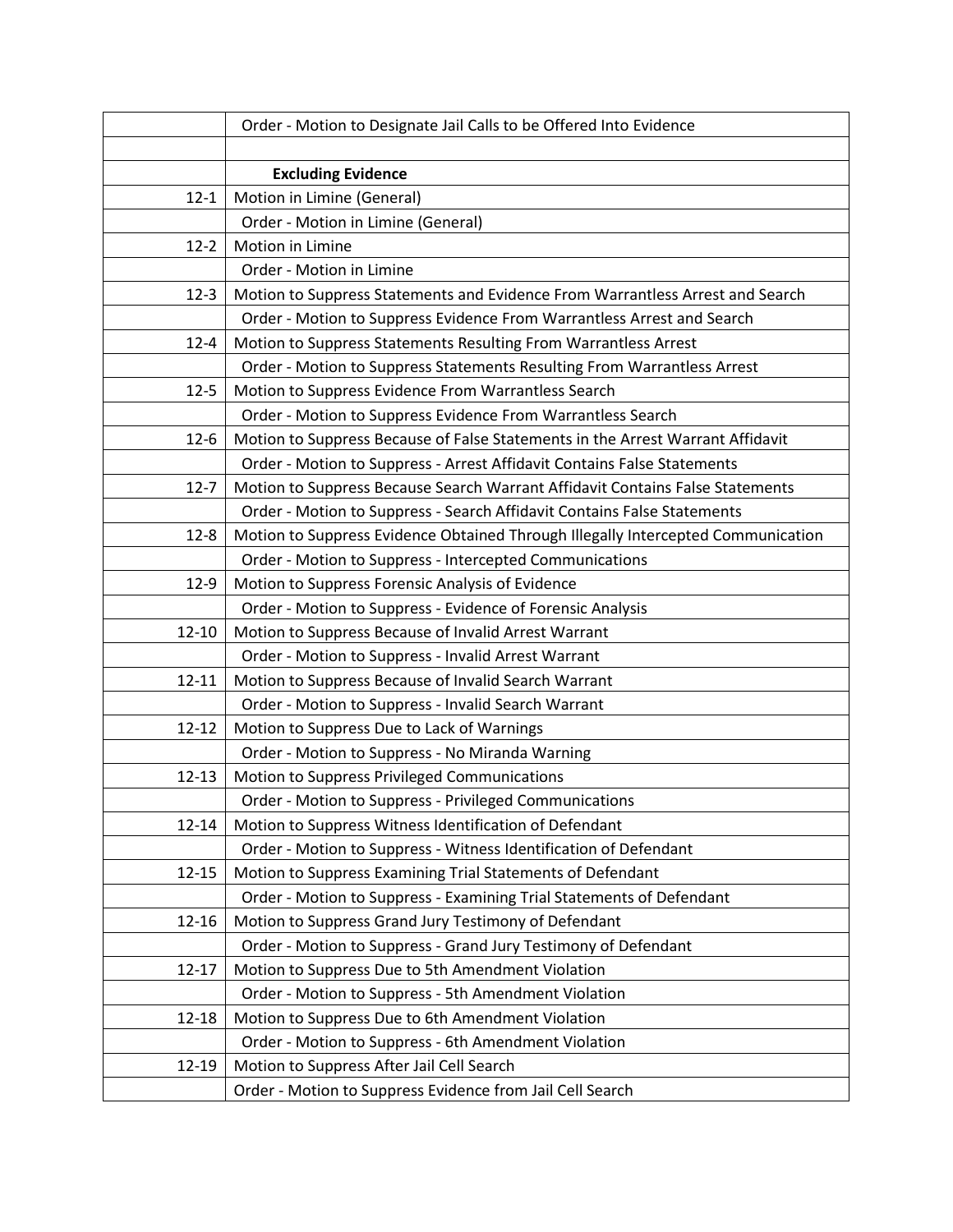| 12-20    | Motion to Suppress - Blood Test                                            |
|----------|----------------------------------------------------------------------------|
|          | Order - Motion to Suppress - Blood Test                                    |
| 12-21    | Objection to Evidence Pursuant to Rule 103                                 |
|          | Order - Objection to Evidence Pursuant to Rule 103                         |
|          |                                                                            |
|          | <b>Expert Witnesses</b>                                                    |
| $13 - 1$ | Motion for Disclosure of Expert Witnesses                                  |
|          | Order - Motion for Disclosure of Expert Witnesses                          |
| $13-2$   | Motion to Produce Materials of All Expert Witnesses                        |
|          | Order - Motion to Produce Expert Witness Materials                         |
| $13-3$   | Motion for Production of Expert Witness Materials                          |
|          | Order - Motion for Production of Expert Witness Materials                  |
| $13 - 4$ | Motion for Voir Dire Examination of Expert                                 |
|          | Order - Motion for Voir Dire Examination of Expert                         |
| $13 - 5$ | Designation of Expert Witnesses                                            |
| $13-6$   | Ex Parte Motion for Access to Mental Health Expert                         |
|          | Order - Ex Parte Motion for Access to Mental Health Expert                 |
| $13-7$   | Ex Parte Motion for Funds for Expert on Domestic Violence                  |
|          | Order - Ex Parte Motion for Funds for Expert on Domestic Violence          |
| $13 - 8$ | Ex Parte Motion to Appoint a Gun, Gun Handling, and Ballistics Expert      |
|          | Order Appointing a Gun, Gun Handling, and Ballistics Expert                |
|          |                                                                            |
|          | <b>Depositions</b>                                                         |
| $14 - 1$ | Application to Take Witness Deposition                                     |
|          | Order - Application to Take Witness Deposition                             |
| $14-2$   | Application to Take Deposition by Written Interrogatories                  |
|          | Order - Application to Take Deposition by Written Interrogatories          |
| $14-3$   | Application to Take Video Deposition of Medicaid or Medicare Recipient     |
|          | Order - Application to Take Video Deposition - Medicaid Medicare Recipient |
| $14 - 4$ | Motion for Continuance of Deposition                                       |
|          | Order - Motion for Continuance of Deposition                               |
| $14 - 5$ | Motion to Secure Attendance of Defendant for Deposition                    |
|          | Order - Motion to Secure Attendance of Defendant for Deposition            |
| $14-6$   | Agreement to Modify Rules for Taking Deposition (Medicare or Medicaid)     |
| $14 - 7$ | Agreement Extending Deadline for Taking Deposition (Medicare or Medicaid)  |
|          |                                                                            |
|          | <b>Subpoenas and Attachments</b>                                           |
| $15 - 1$ | Application for Subpoena                                                   |
| $15 - 2$ | Motion for Writ of Attachment for Convict Witness                          |
|          | Order - Motion for Writ of Attachment - Convict Witness                    |
| $15-3$   | Motion for Writ of Attachment for Material Witness                         |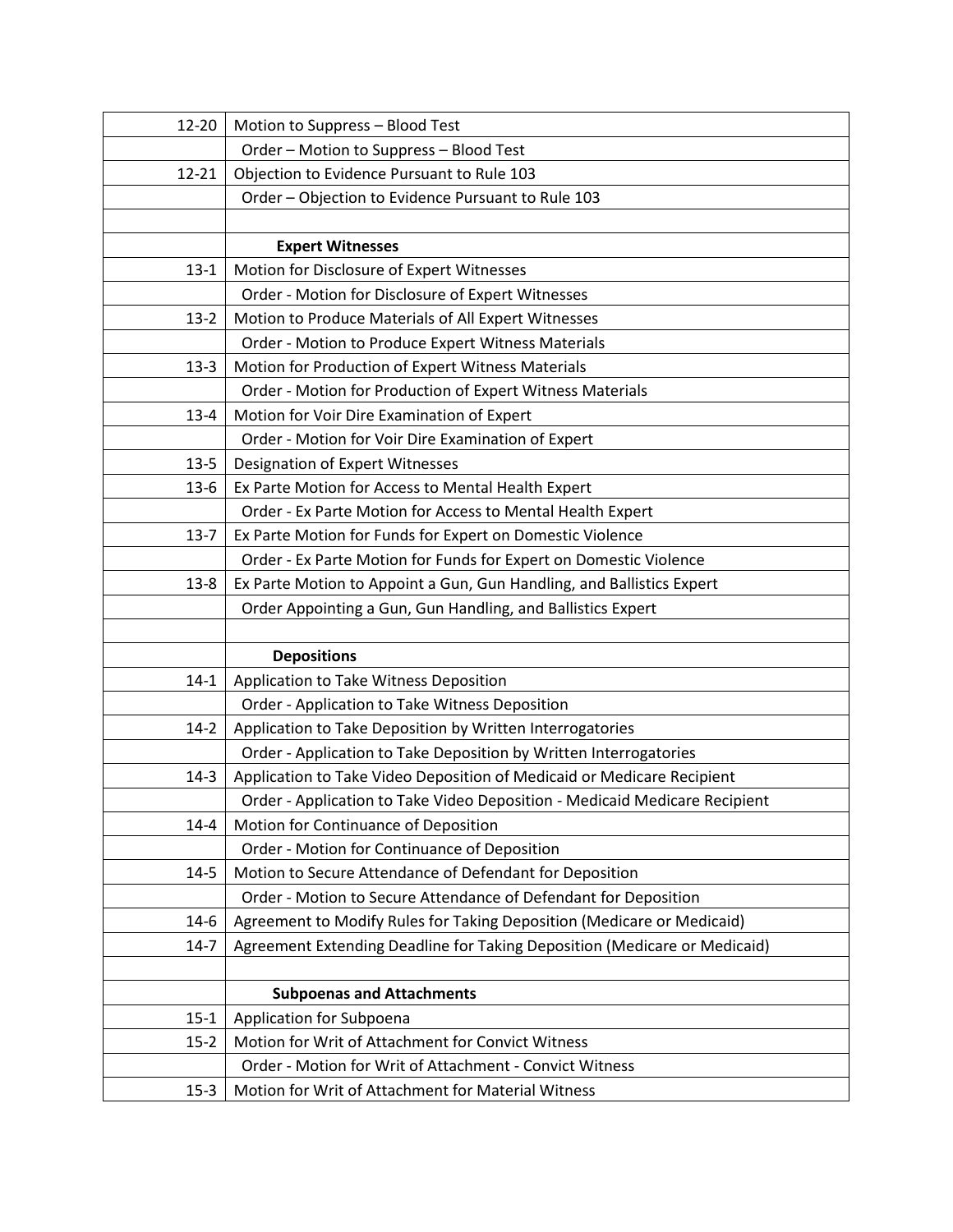|          | Order - Motion for Writ of Attachment - Material Witness                         |
|----------|----------------------------------------------------------------------------------|
| $15 - 4$ | Motion to Quash Subpoena                                                         |
|          | Order - Motion to Quash Subpoena                                                 |
| $15 - 5$ | Motion to Quash Subpoena Duces Tecum                                             |
|          | Order - Motion to Quash Subpoena Duces Tecum                                     |
| $15-6$   | Application for Writ of Attachment - Resident Witness Failed to Appear           |
|          | Order - Application for Writ of Attachment - Failure to Appear                   |
| $15 - 7$ | Application for Writ of Attachment - Non-resid Witness Failed to Appear          |
|          | Order - Application for Writ of Attachment - Nonresident Witness                 |
| $15 - 8$ | Capias                                                                           |
|          |                                                                                  |
|          | <b>Out-of-State Witnesses</b>                                                    |
| $16-1$   | Application to Secure Attendance of Out-of-State Witness                         |
|          | Order - Application to Secure Attendance by Out-of-State Witness                 |
| $16 - 2$ | Certification Regarding Out-of-State Witness                                     |
| $16 - 3$ | Court Certification to Comptroller Concerning Witness Expenses                   |
| $16 - 4$ | Motion for Advance of Funds for Out-of-State Witness                             |
|          | Order - Motion for Advance of Funds for Out-of-State Witness                     |
| $16 - 5$ | Tender of Compensation to Out-of-State Witness                                   |
|          |                                                                                  |
|          | Children                                                                         |
| $17-1$   | Motion for Notice of Intent to Use Hearsay (Outcry) Statement                    |
|          | Order - Request for Notice of Intent to Use Outcry Statement                     |
| $17-2$   | Motion to Determine Admissibility of Child's Recorded Statements                 |
|          | Order - Motion to Determine Admissibility of Recorded Statements of Child        |
| $17-3$   | Motion to Record Child's Testimony                                               |
|          | Order - Motion to Record Testimony of Child                                      |
| $17 - 4$ | Motion to Set Aside Indictment - Sexual Assault of Child (Example)               |
|          | Order - Motion to Set Aside the Indictment (Sexual Assault of Child)             |
|          |                                                                                  |
|          | <b>Extraneous Offenses</b>                                                       |
| $18-1$   | Request for Notice of Intent to Introduce Evidence of Extraneous Offenses        |
|          | Order - Request for Notice - Intent to Use Extraneous Offenses                   |
| $18-2$   | Motion for Deadline on Notice of Intent to Offer Evidence of Extraneous Offenses |
|          | Order - Motion for Deadline on Notice of Intent to Offer Evidence                |
| $18-3$   | Objection to Admissibility of Evidence of Extraneous Offenses                    |
|          | Order - Objection to Admissibility of Evidence of Extraneous Offenses            |
| $18 - 4$ | Objection to Reading the Enhancement Count to Jury                               |
|          | Order - Objection to Reading the Enhancement Count to Jury                       |
|          |                                                                                  |
|          | Jury                                                                             |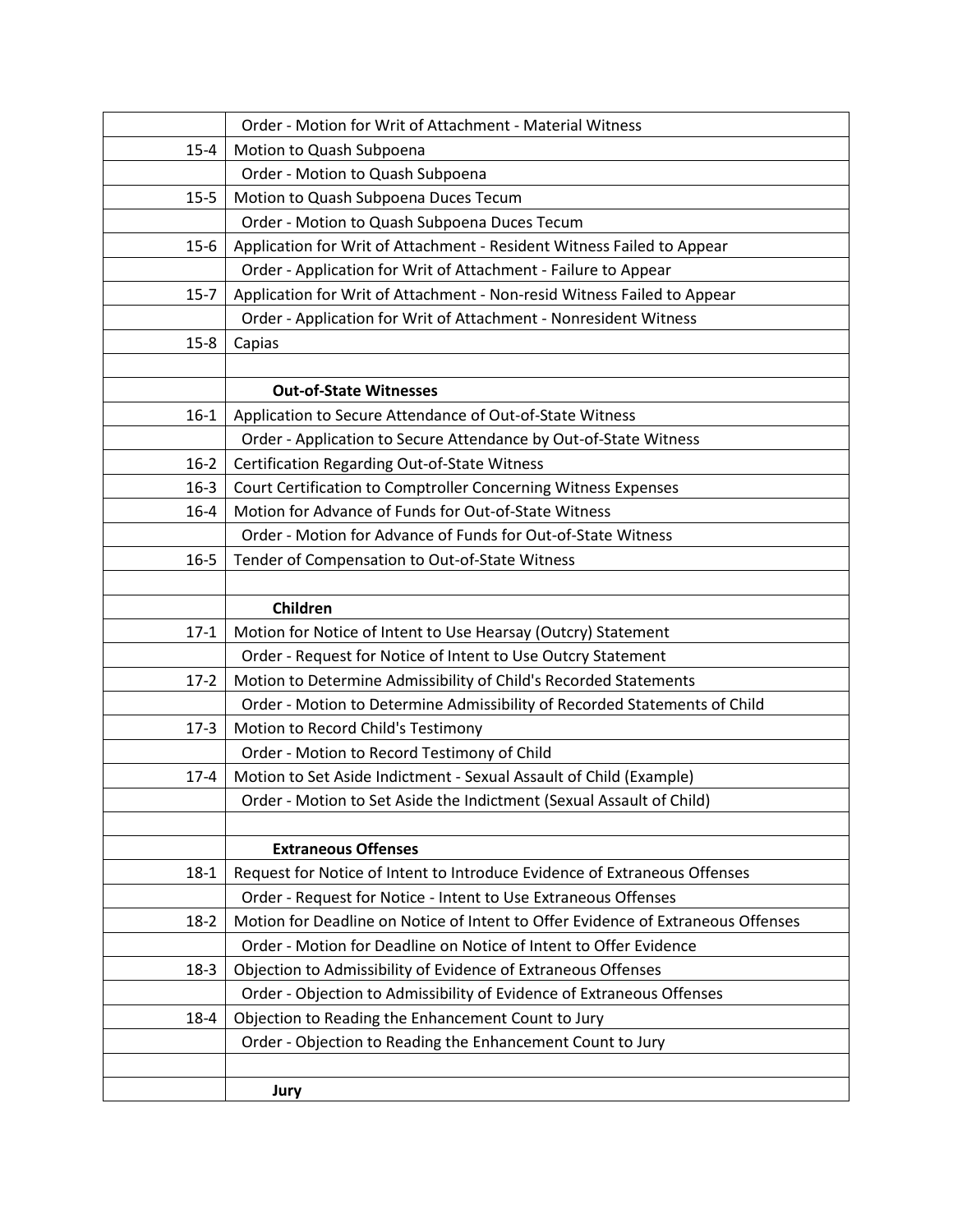| $19-1$   | Motion to Produce Records of Prior Jury Service                           |
|----------|---------------------------------------------------------------------------|
|          | Order - Motion to Produce Records of Prior Jury Service                   |
| $19-2$   | Motion to Produce Criminal History Records of Veniremen                   |
|          | Order - Motion to Produce Criminal History Records of Veniremen           |
| $19-3$   | Motion for Individual Voir Dire Examination (non-capital case)            |
|          | Order - Motion for Individual Voir Dire Examination (non-capital cases)   |
| $19-4$   | Motion for Individual Voir Dire Examination (capital case)                |
|          | Order - Motion for Individual Voir Dire Examination (capital case)        |
| $19 - 5$ | Motion to Extend Time for Voir Dire                                       |
|          | Order - Motion to Extend Time for Voir Dire                               |
| $19-6$   | Motion for Individual Voir Dire Examination Concerning Publicity          |
|          | Order - Motion for Individual Voir Dire Examination Concerning Publicity  |
| $19-7$   | Motion to Shuffle Jury and Jury List                                      |
|          | Order - Motion to Shuffle Jury and Jury List                              |
| $19 - 8$ | Motion for Release of Juror Personal Information                          |
|          | Order - Motion for Release of Juror Personal Information                  |
| $19-9$   | Application to Unseal Information Collected During Jury Selection Process |
|          | Order - Application to Unseal Information Collected During Jury Selection |
| 19-10    | Motion to Sequester Jury                                                  |
|          | Order - Motion to Sequester Jury                                          |
| 19-11    | Requested Jury Instruction - Shell                                        |
|          | Order - Requested Jury Instruction - Shell                                |
|          |                                                                           |
|          | <b>Trial</b>                                                              |
| $20 - 1$ | <b>Motion for Continuance</b>                                             |
|          | Order - Motion for Continuance                                            |
| $20 - 2$ | Motion for Continuance - Absent Witness                                   |
|          | Order - Motion for Continuance - Absent Witness                           |
| $20-3$   | Motion for Continuance - Surprise                                         |
|          | Order - Motion for Continuance (Surprise)                                 |
| $20 - 4$ | Motion for Continuance (Scheduling Conflict)                              |
|          | Order - Motion for Continuance (Scheduling Conflict)                      |
| $20 - 5$ | Motion Invoking the Rule                                                  |
|          | Order - Motion Invoking the Rule                                          |
| $20-6$   | Motion to Exempt Witness From the Rule                                    |
|          | Order - Motion to Exempt Witness From the Rule                            |
| $20 - 7$ | Motion for Election Between Acts                                          |
|          | Order - Motion for Election Between Acts                                  |
| $20 - 8$ | <b>Motion for Mistrial</b>                                                |
|          | <b>Order - Motion for Mistrial</b>                                        |
| $20-9$   | Motion for Instructed Verdict                                             |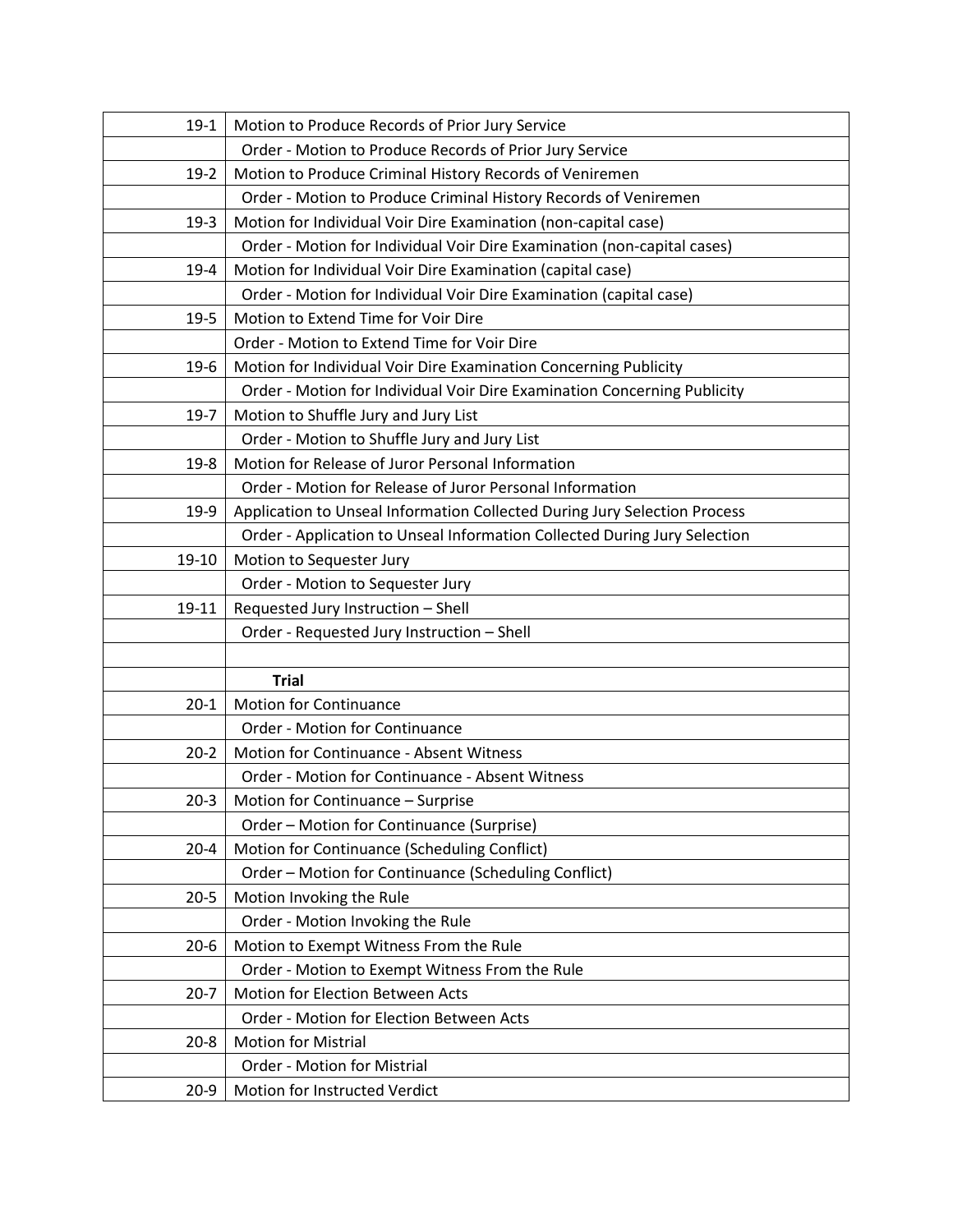|           | Order - Motion for Instructed Verdict                                            |
|-----------|----------------------------------------------------------------------------------|
| $20 - 10$ | Motion for Poll of Jury                                                          |
|           | Order - Motion for Poll of Jury                                                  |
| $20 - 11$ | Objection to Court's Charge                                                      |
|           | Order - Objection to Court's Charge                                              |
| $20 - 12$ | Motion for Limiting Instructions - Extraneous Offense in Child Abuse (Art.38.37) |
|           | Order - Motion for Limiting Instructions - Child Abuse Case                      |
| $20 - 13$ | Motion for Limiting Instructions - Hearsay Evidence                              |
|           | Order - Motion for Limiting Instructions - Hearsay Evidence                      |
| $20 - 14$ | Motion for Limiting Instructions - Family Violence                               |
|           | Order - Motion for Limiting Instructions - Family Violence                       |
| $20 - 15$ | Motion for Limiting Instructions - Extraneous Offenses                           |
|           | Order - Motion for Limiting Instructions - Extraneous Offenses                   |
| $20 - 16$ | Motion for Limiting Instructions - Extraneous Offenses for Impeachment           |
|           | Order - Motion for Limiting Instructions - Extraneous Offenses Impeachment       |
| $20 - 17$ | Motion for Limiting Instructions - Demonstrative Evidence                        |
|           | Order - Motion for Limiting Instructions - Demonstrative Evidence                |
| $20 - 18$ | Motion for Limiting Instructions - Multiple Defendants                           |
|           | Order - Motion for Limiting Instructions - Multiple Defendants                   |
| $20 - 19$ | Motion for Limiting Instructions - Evidence on Separate Counts                   |
|           | Order - Motion for Limiting Instructions - Evidence for Separate Counts          |
| $20 - 20$ | Motion for Limiting Instructions - Evidence for Separate Indictments             |
|           | Order - Motion for Limiting Instructions - Evidence for Separate Indictments     |
| $20 - 21$ | Motion for Limiting Instructions - Underlying Data                               |
|           | Order - Motion for Limiting Instructions - Underlying Data                       |
| $20 - 22$ | Motion for Limiting Instructions - Use of Transcripts                            |
|           | Order - Motion for Limiting Instructions - Use of Transcripts                    |
| $20 - 23$ | Motion to Determine Competence of Witness                                        |
|           | Order - Motion to Determine Competence of Witness                                |
| $20 - 24$ | Motion to Reopen Testimony                                                       |
|           | Order - Motion to Reopen Testimony                                               |
| $20 - 25$ | Motion for Judicial Notice                                                       |
|           | Order - Motion for Judicial Notice                                               |
| $20 - 26$ | Motion for Severance and Notice of Order of Trials                               |
|           | Order - Motion for Severance and Notice of Order of Trials                       |
| $20 - 27$ | Agreement as to Order of Trial                                                   |
|           | Order - Agreement as to Order of Trial                                           |
| 20-28     | Motion to Determine Admissibility of Statements by Defendant                     |
|           | Order - Motion to Determine Admissibility of Statements                          |
| 20-29     | Motion for Identification Hearing                                                |
|           | Order - Motion for Identification Hearing                                        |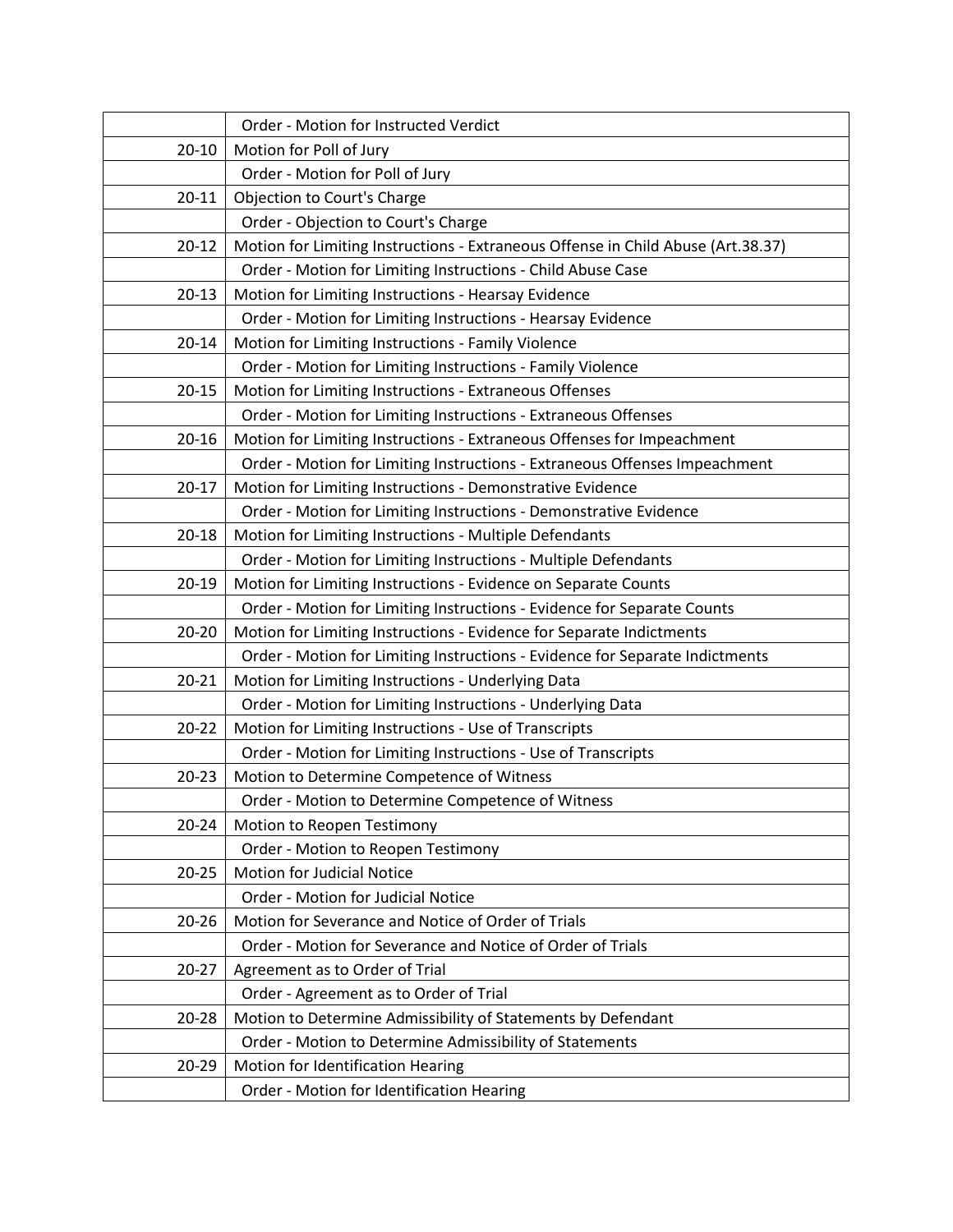| $20 - 30$ | Request for Notice of Intent to Offer Statements Made by Defendant            |
|-----------|-------------------------------------------------------------------------------|
|           | Order - Request for Notice of Intent to Offer Statements Allegedly Made By    |
|           |                                                                               |
|           | Competency                                                                    |
| $21 - 1$  | Notice of Insanity Defense                                                    |
| $21 - 2$  | Motion for Competency Examination                                             |
|           | Order - Motion for Competency Examination                                     |
| $21 - 3$  | Motion for Jury Determination of Competency Issue                             |
|           | Order - Motion for Jury Determination of Competency Issue                     |
| $21 - 4$  | Motion for Examination Regarding Insanity                                     |
|           | Order for Examination Regarding Insanity                                      |
|           |                                                                               |
|           | <b>Capital Cases</b>                                                          |
| $22 - 1$  | Motion for Court to Decide Juror's Exemptions, Excuses, and Disqualifications |
|           | Order - Motion for Court to Decide Juror's Exemptions, etc. (capital cases)   |
| $22 - 2$  | Motion to Preclude Death Penalty Based on Mental Retardation                  |
|           | Order - Motion to Preclude Death Penalty - Mental Retardation                 |
| $22 - 3$  | Motion for Delay in Jury Selection (capital case)                             |
|           | Order - Motion for Delay in Jury Selection                                    |
| $22 - 4$  | Motion for Capital Jury List                                                  |
|           | Order - Motion for Jury List (capital case)                                   |
| $22 - 5$  | Motion for Supplemental Capital Jury List                                     |
|           | Order - Motion for Supplemental Jury List (capital case)                      |
| $22 - 6$  | Motion to Meet and Confer                                                     |
|           | Order - Motion to Meet and Confer                                             |
| $22 - 7$  | Motion for Hearing to Identify Evidence for DNA Testing                       |
|           | Order - Motion for Hearing to Determine Evidence for DNA Testing              |
| $22 - 8$  | Motion for Bench Notes From DNA Testing                                       |
|           | Order - Motion for Bench Notes From DNA Testing                               |
| $22-9$    | Motion for Court Reporter to Make Complete Record                             |
|           | Order - Motion for Court Reporter to Make Complete Record                     |
| $22 - 10$ | Motion to Require Prosecution to Exercise Challenges First                    |
|           | Order - Motion to Require Prosecution to Exercise Challenges First            |
| $22 - 11$ | Request for Notice of Intent to Use Extraneous Offenses in Capital Cases      |
|           | Order - Request for Notice - Intent to Use Extr Offenses (capital cases)      |
| $22 - 12$ | Motion to Set Aside Indictment - Capital Murder (Example)                     |
|           | Order - Motion to Set Aside Indictment (Capital Murder)                       |
|           |                                                                               |
|           | <b>Punishment Phase</b>                                                       |
| $23 - 1$  | Motion for Judge to Assess Punishment                                         |
|           | Order - Motion for Judge to Assess Punishment                                 |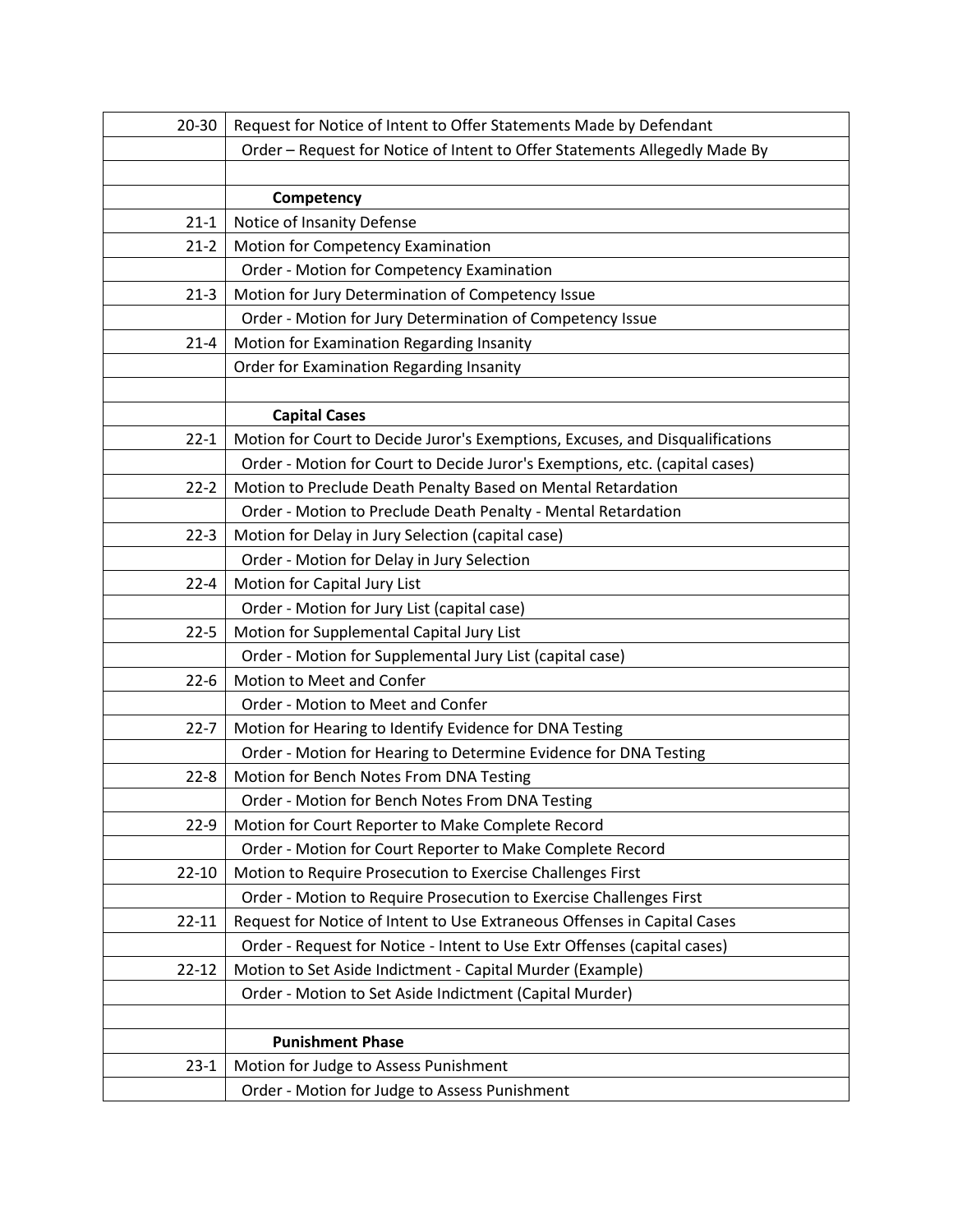| $23-2$    | Motion for Jury to Assess Punishment                                             |
|-----------|----------------------------------------------------------------------------------|
|           | Order - Motion for Jury to Assess Punishment                                     |
| $23-3$    | Motion to Change Punishment Election                                             |
|           | Order - Motion to Change Punishment Election                                     |
| $23 - 4$  | Motion for Limiting Instructions - Extraneous Offenses Admitted at Punishment    |
|           | Order - Motion for Limiting Instructions - Ext Offenses Admitted at Punish       |
| $23 - 5$  | Motion in Limine at Punishment Phase                                             |
|           | Order - Motion in Limine - Punishment Phase                                      |
| $23-6$    | Objection to Evidence of Extraneous Offenses                                     |
|           | Order - Objection to Evidence of Extraneous Offenses                             |
| $23 - 7$  | Motion to Quash Enhancement Allegations                                          |
|           | Order - Motion to Quash Enhancement Allegations                                  |
| $23 - 8$  | Application for Felony Probation from the Jury                                   |
| $23-9$    | <b>Punishment Election</b>                                                       |
|           |                                                                                  |
|           | Sentencing                                                                       |
| $24-1$    | <b>Motion for Shock Probation</b>                                                |
|           | Order - Motion for Shock Probation                                               |
| $24-2$    | Motion to Consider Inability to Pay Fees and Costs                               |
|           | Order - Motion to Consider Inability to Pay Fees and Costs                       |
| $24-3$    | Motion to Proceed to Adjudication                                                |
| $24 - 4$  | Motion for Community Service                                                     |
|           | Order - Motion for Community Service                                             |
| $24 - 5$  | Motion to Serve Sentence During Off-Work Hours                                   |
|           | Order - Motion to Serve Sentence During Off-Work Hours                           |
| $24-6$    | Motion to Serve Sentence in Work Release Program                                 |
|           | Order - Motion to Serve Sentence in Work Release Program                         |
| $24 - 7$  | Motion to Travel for Business Purposes Within Texas During Community Supervision |
|           | Order - Motion to Travel for Business Purposes Within Texas                      |
| $24 - 8$  | Motion to Serve Sentence Under House Arrest With Electronic Monitoring           |
|           | Order - Motion to Serve Sentence Under House Arrest (Electronic Monitoring)      |
| $24-9$    | Motion for Community Supervision                                                 |
| $24 - 11$ | Motion to Modify Conditions of Community Supervision                             |
|           | Order - Motion to Modify Conditions of Community Supervision                     |
| $24 - 12$ | Motion for Early Termination of Community Supervision                            |
|           | Order - Dismissal After Community Supervision                                    |
|           | Order - Termination of Community Supervision Deferred Adjudication               |
| $24 - 13$ | Motion for Production of Probation Officer's File                                |
|           | Order - Motion for Production of Probation Officer's File                        |
| 24-14     | Motion to Reinstate Community Supervision                                        |
|           | Order - Motion to Reinstate Community Supervision                                |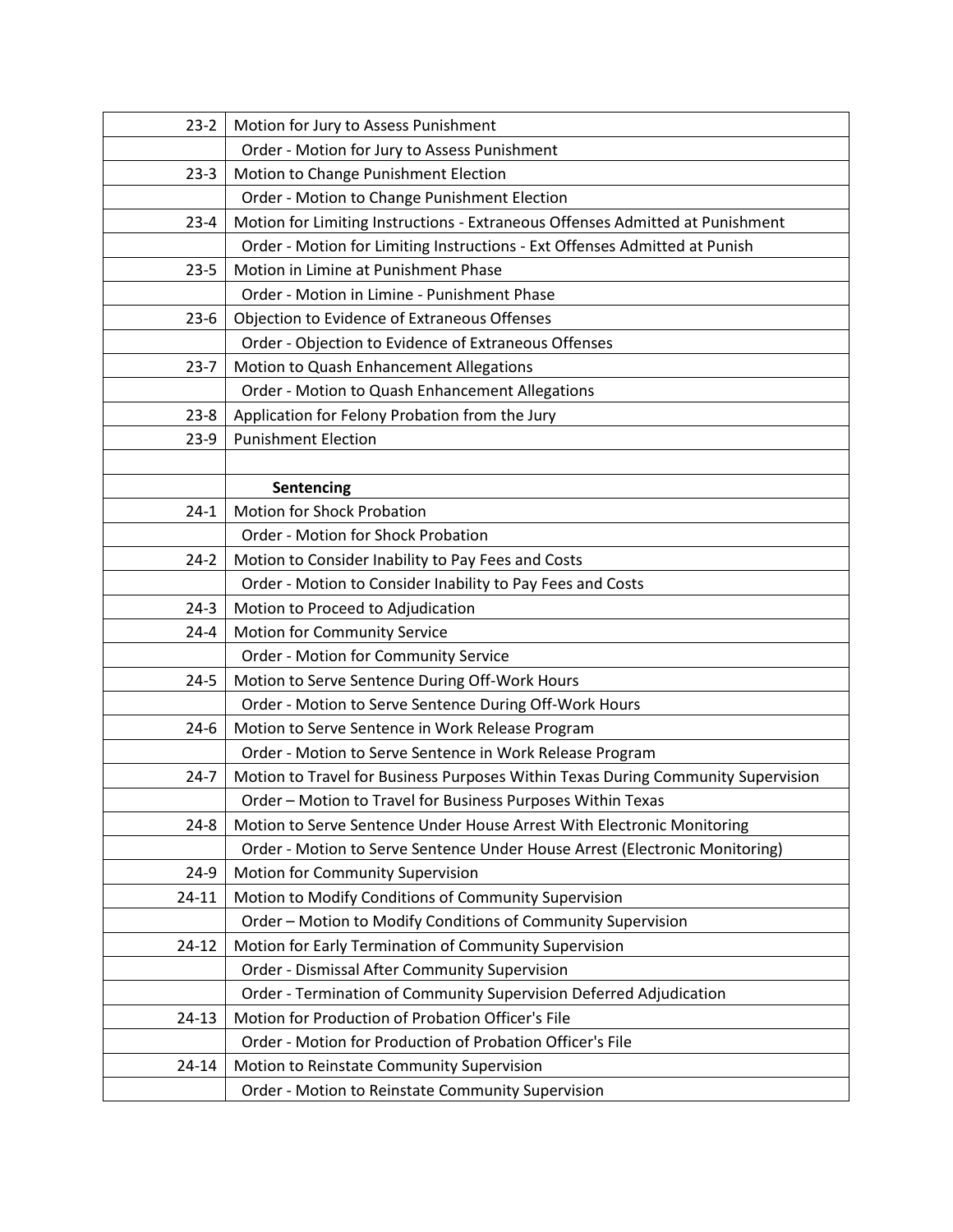| $24 - 15$ | Motion to Stay Commencement of Terms of Community Supervision          |
|-----------|------------------------------------------------------------------------|
|           | Order - Motion to Stay Terms and Conditions of Community Supervision   |
| 24-16     | Motion for Time Credit for Defendant Serving State Jail Felony         |
|           | Order - Motion for Time Credit for Defendant Serving State Jail Felony |
| $24 - 17$ | Motion to Travel While on Community Supervision                        |
|           | Order - Motion to Travel While on Community Supervision                |
|           |                                                                        |
|           | <b>Post Trial</b>                                                      |
| $25-1$    | <b>Motion for New Trial</b>                                            |
|           | Order - Motion for New Trial                                           |
| $25 - 2$  | Motion in Arrest of Judgment                                           |
|           | Order - Motion in Arrest of Judgment                                   |
| $25-3$    | Motion for Modification of Conditions of Community Supervision         |
|           | Order - Motion for Modification of Conditions of Community Supervision |
| $25 - 4$  | Motion to Reconsider Sentence (Multiple Defendants)                    |
|           | Order - Motion to Reconsider Sentence                                  |
|           |                                                                        |
|           | <b>Appeals</b>                                                         |
| $26-1$    | Request for Permission to Appeal - Plea Bargained Case                 |
|           | Order - Request for Permission to Appeal - Plea Bargained Case         |
| $26 - 2$  | Notice of Appeal                                                       |
| $26 - 3$  | Notice of Appeal - Plea Bargained Case                                 |
| $26 - 4$  | Designation of Record on Appeal                                        |
| $26 - 5$  | Request to Prepare Reporter's Record                                   |
|           | Order - Request to Prepare Reporter's Record                           |
| $26 - 6$  | Motion for Correction of Court Costs                                   |
|           | Order - Motion for Correction of Court Costs                           |
| $26 - 7$  | Motion for Appeal Bond                                                 |
|           | Order - Motion for Appeal Bond                                         |
| $26 - 8$  | Motion for Appeal Bond After Reversal                                  |
|           | Order - Motion for Appeal Bond After Reversal                          |
| $26-9$    | Motion to Withdraw - Appellate Court                                   |
|           | Order - Motion to Withdraw - Appellate Court                           |
| $26 - 10$ | Motion to Substitute Counsel - Appellate Court                         |
|           | Order - Motion to Substitute Counsel - Appellate Court                 |
| $26 - 11$ | Motion for Extension of Time to File Appellant's Brief                 |
|           | Order - Motion for Extension of Time to File Appellant's Brief         |
| $26 - 12$ | Motion To Stay Probation Pending Appellate Mandate                     |
|           | Order - Motion to Stay Probation Pending Appellate Mandate             |
|           |                                                                        |
|           | Nondisclosure                                                          |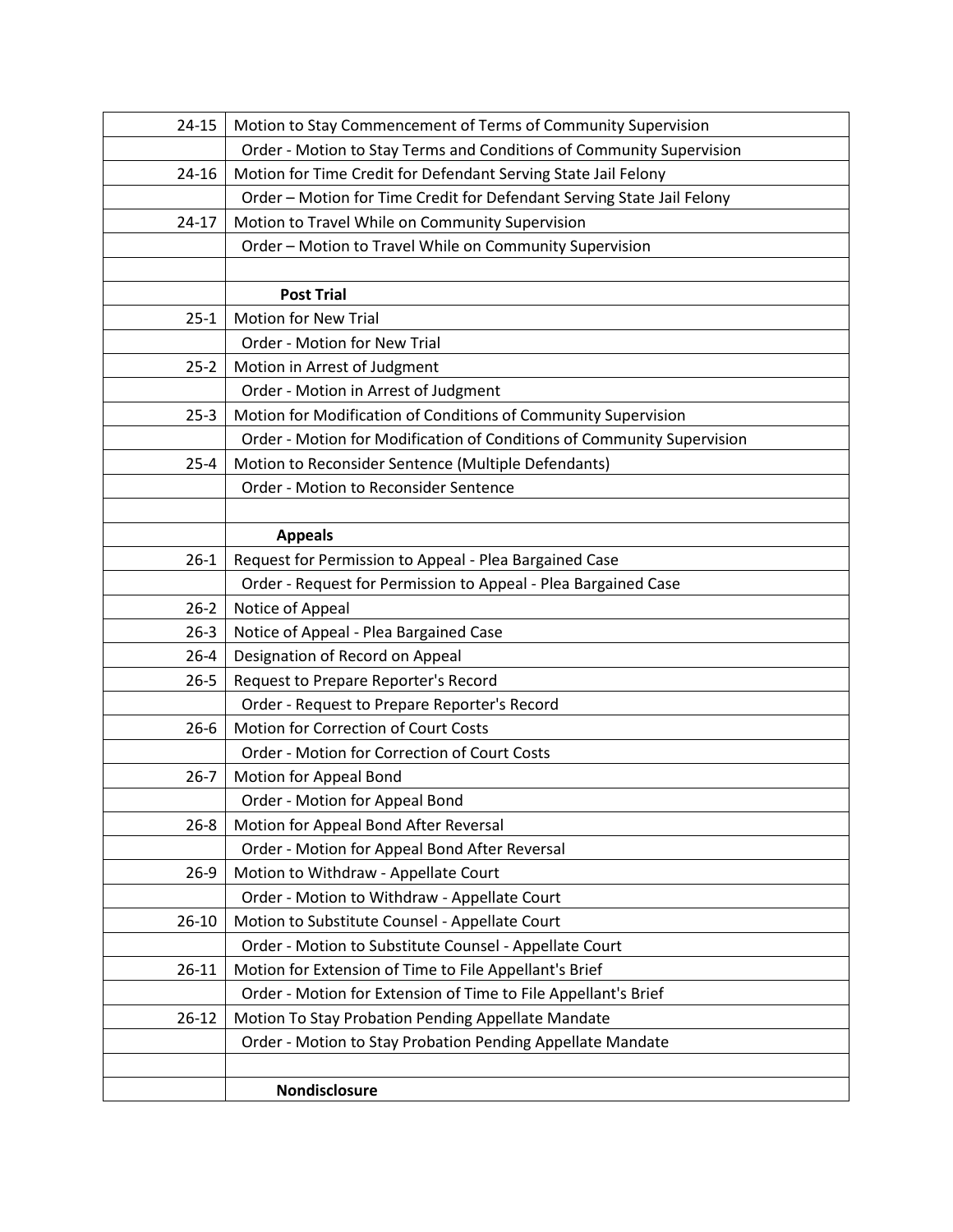| $27-1$    | Letter Requesting Order of Nondisclosure Under Section 411.072 (PDF)      |
|-----------|---------------------------------------------------------------------------|
|           | Order of Nondisclosure Under Section 411.072 (PDF)                        |
| $27-2$    | Petition for Order of Nondisclosure Under Section 411.0725 (PDF)          |
|           | Order of Nondisclosure Under Section 411.0725 (PDF)                       |
| $27-3$    | Petition for Order of Nondisclosure Under Section 411.0726 (PDF)          |
|           | Order of Nondisclosure Under Section 411.0726 (DWI) (PDF)                 |
|           | Order of Nondisclosure Under Section 411.0726 (BWI) (PDF)                 |
| $27 - 4$  | Petition for Order of Nondisclosure Under Section 411.0727 (PDF)          |
|           | Order of Nondisclosure Under Section 411.0727 (PDF)                       |
| $27 - 5$  | Petition for Order of Nondisclosure Under Section 411.0728 (PDF)          |
|           | Order of Nondisclosure Under Section 411.0728 (PDF)                       |
| $27-6$    | Petition for Order of Nondisclosure Under Section 411.0729 (PDF)          |
|           | Order of Nondisclosure Under Section 411.0729 (PDF)                       |
| $27 - 7$  | Petition for Order of Nondisclosure Under Section 411.073 (PDF)           |
|           | Order of Nondisclosure Under Section 411.073 (PDF)                        |
| $27 - 8$  | Petition for Order of Nondisclosure Under Section 411.0731 (PDF)          |
|           | Order of Nondisclosure Under Section 411.0731 (PDF)                       |
| $27-9$    | Petition for Order of Nondisclosure Under Section 411.0735 (PDF)          |
|           | Order of Nondisclosure Under Section 411.0735 (PDF)                       |
| $27 - 10$ | Petition for Order of Nondisclosure Under Section 411.0736 (PDF)          |
|           | Order of Nondisclosure Under Section 411.0736 (PDF)                       |
| $27 - 11$ | Letter Requesting an Order of Nondisclosure Under Section 411.072         |
|           | Order of Nondisclosure Under Section 411.072                              |
|           |                                                                           |
|           | <b>Miscellaneous</b>                                                      |
| $28-1$    | Waiver of Arraignment                                                     |
| $28-2$    | Waiver of Indictment                                                      |
| $28-3$    | Waiver of Speedy Indictment                                               |
| $28 - 4$  | Waiver of Jury Trial                                                      |
| $28 - 5$  | Motion to Return Property                                                 |
|           | Order - Motion to Return Property                                         |
| $28-6$    | Motion for Grant of Immunity                                              |
|           | Order - Motion for Grant of Immunity                                      |
| $28 - 7$  | Petition for Expunction                                                   |
|           | Order - Petition for Expunction                                           |
| $28 - 8$  | Petition for Nondisclosure of Criminal History Record Information         |
|           | Order - Petition for Nondisclosure of Criminal History Record Information |
| $28-9$    | Petition for Occupational Driver's License                                |
|           | Order - Petition for Occupational Driver License                          |
| 28-10     | Petition for Exemption From Registering as a Sex Offender                 |
|           | Order - Petition for Exemption From Registering as a Sex Offender         |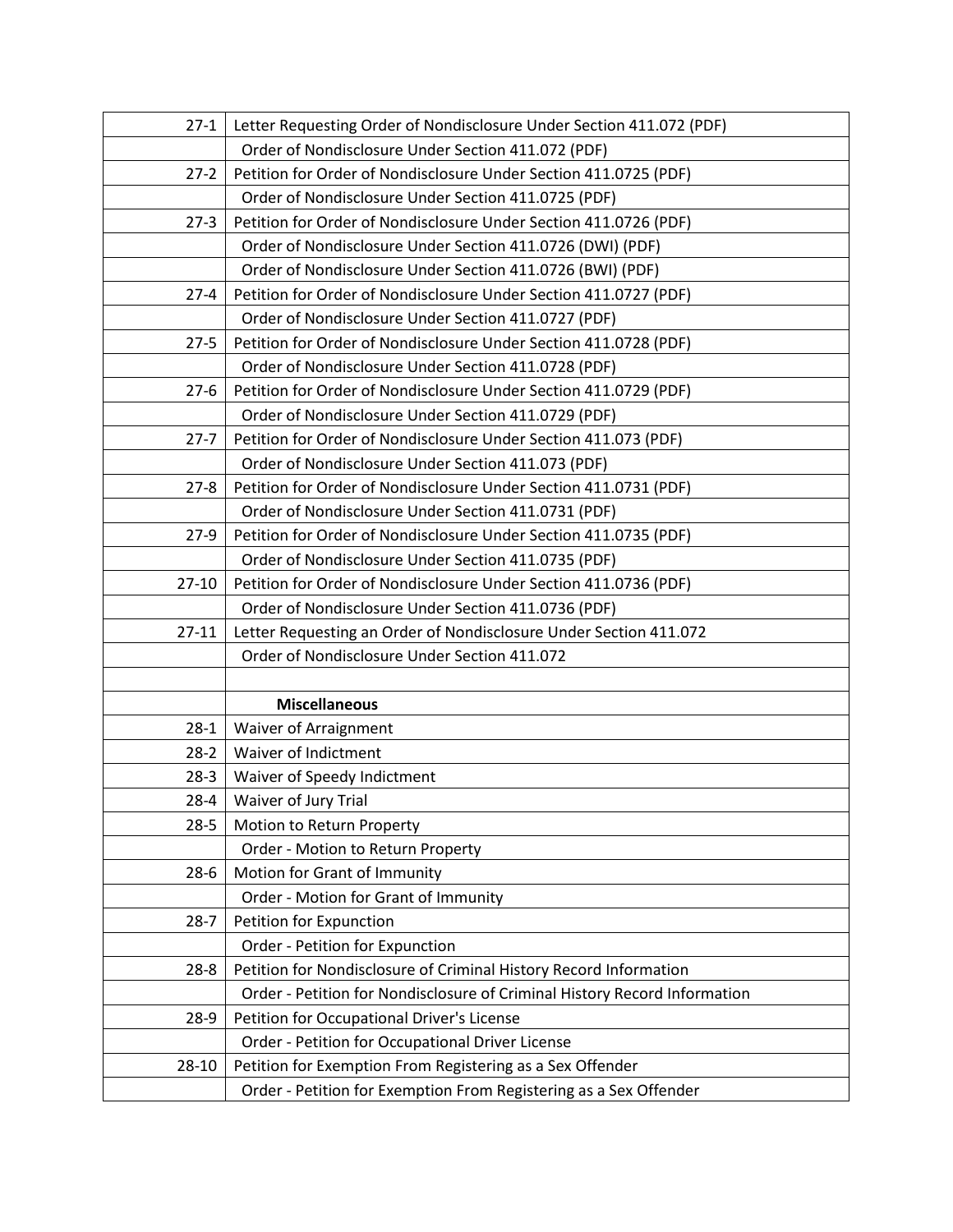| 28-11   | <b>Request for ALR Hearing</b>                      |
|---------|-----------------------------------------------------|
| 28-12   | Unsworn Declaration Made by Defendant               |
| $28-13$ | <b>Unsworn Declaration</b>                          |
| 28-14   | <b>Unsworn Declaration Jurat</b>                    |
| 28-15   | Verification                                        |
| 28-16   | Verification on Application                         |
| $27-17$ | Affidavit for Non-Prosecution                       |
| 28-18   | Response to Appointment of Attorney Pro Tem         |
|         | Order - Response to Appointment of Attorney Pro Tem |
| 28-19   | <b>Shell Motion</b>                                 |
|         |                                                     |